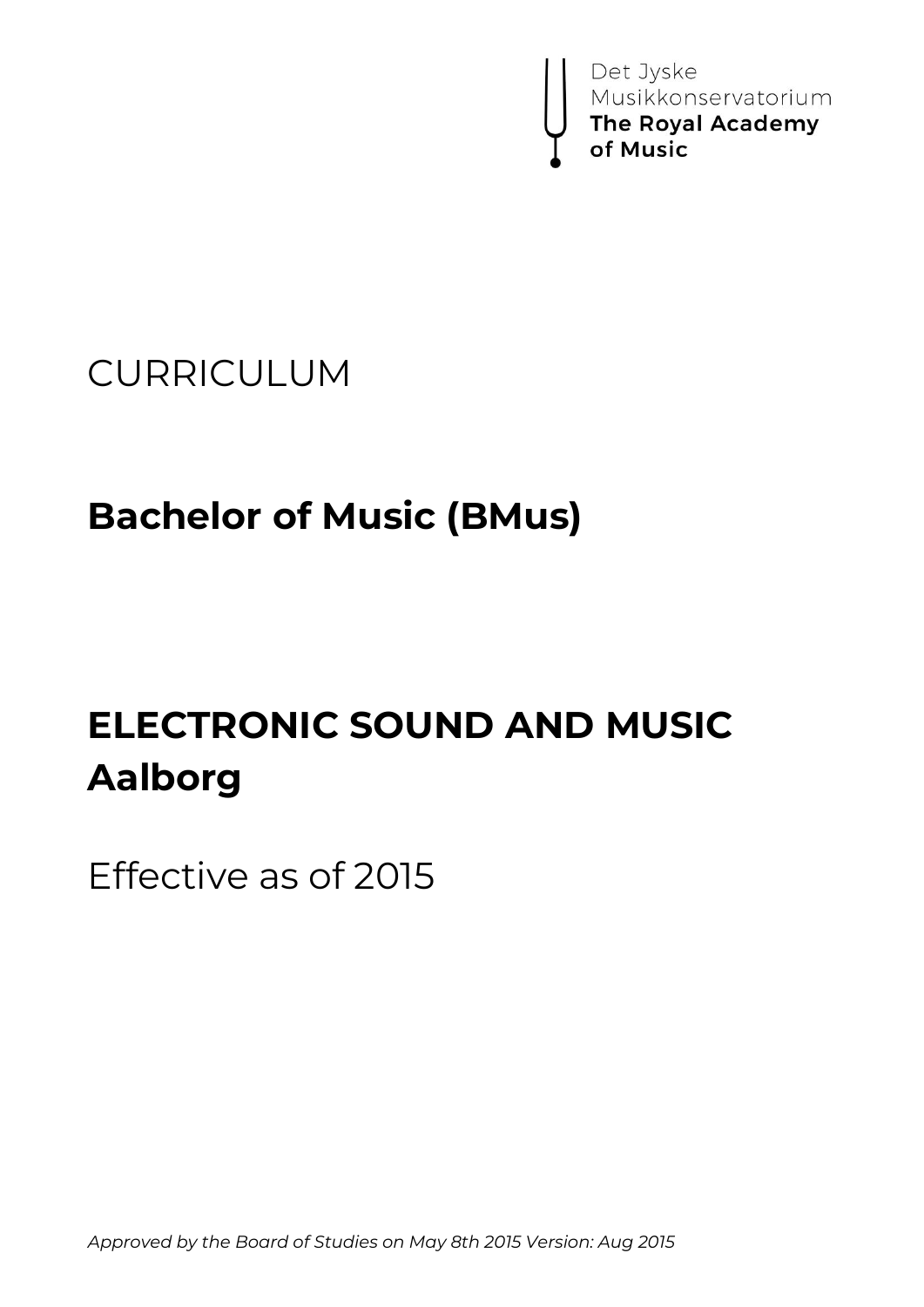I

## **Content**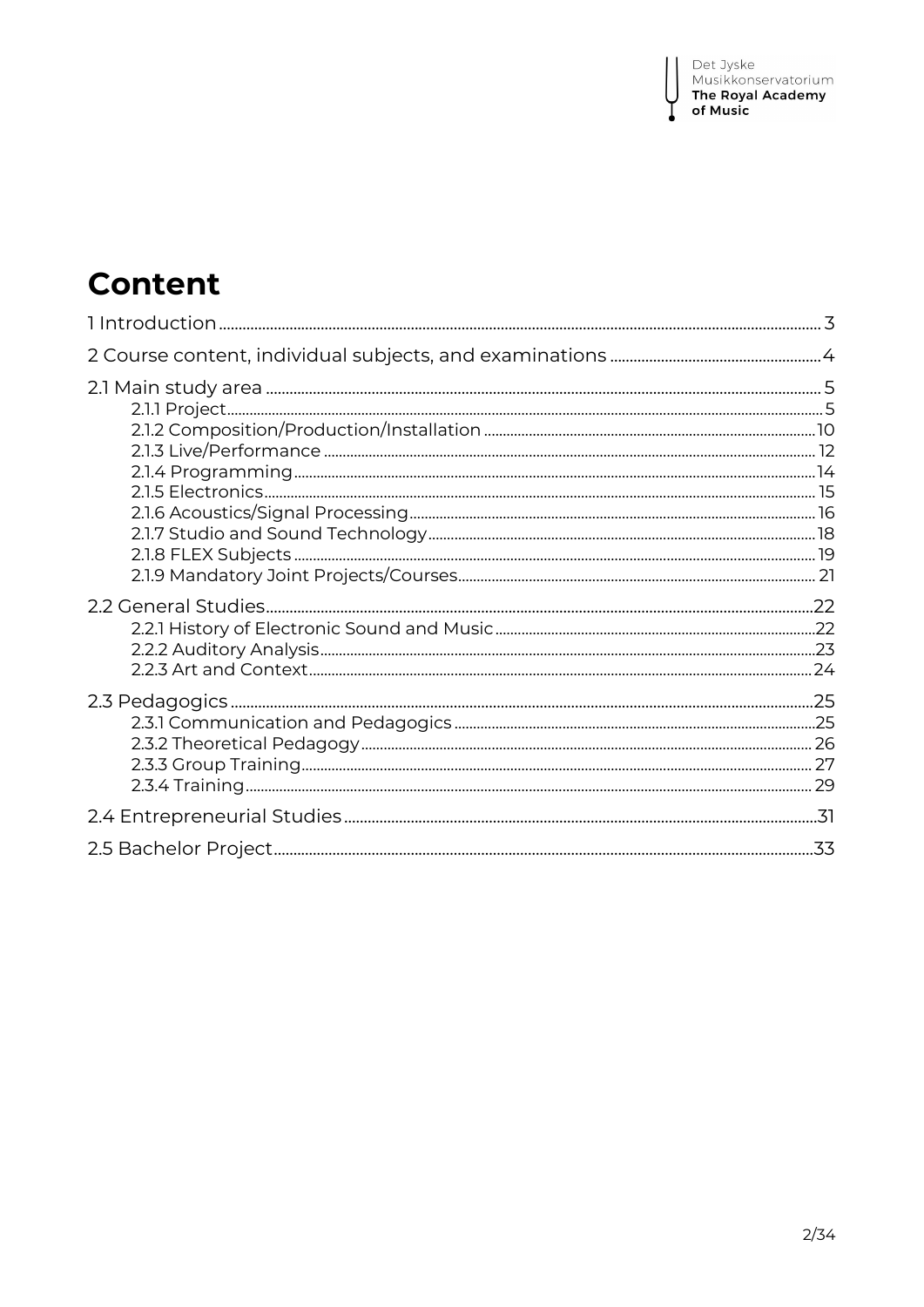## **1 Introduction**

**Electronic Sound and Music (ELM)** is a BMus degree course where the student works as a performer/producer and reflects on electronic music and sound art. The degree course also includes a concrete effort to prepare the student for the realities of postgraduate working life through training courses focusing on artistic as well as pedagogical aspects.

The ELM degree course covers electronic sound as a part of productions across various art forms. This includes installations, multimedia productions etc.

#### **The degree course consists of:**

Main study area

- Includes semester projects on creative processes that often result in works of art.
- Often, the semester projects also involve one or more other degree course subjects.
- The project phase of the degree course is concluded with the bachelor project on the 6th semester.
- Skill-building support subjects

General studies

Pedagogical subjects and training courses

Entrepreneurial Studies

Finally, a number of FLEX subject lessons are available, enabling the student to structure his or her tuition based on individual wishes and needs.

Please refer to the ECTS chart for a complete list of degree course subjects.

The degree course is offered in cooperation with other institutions with an artistic focus. The aim of this type of cooperation is to provide students with a stronger professional background and to provide them with more points of contact in the arts.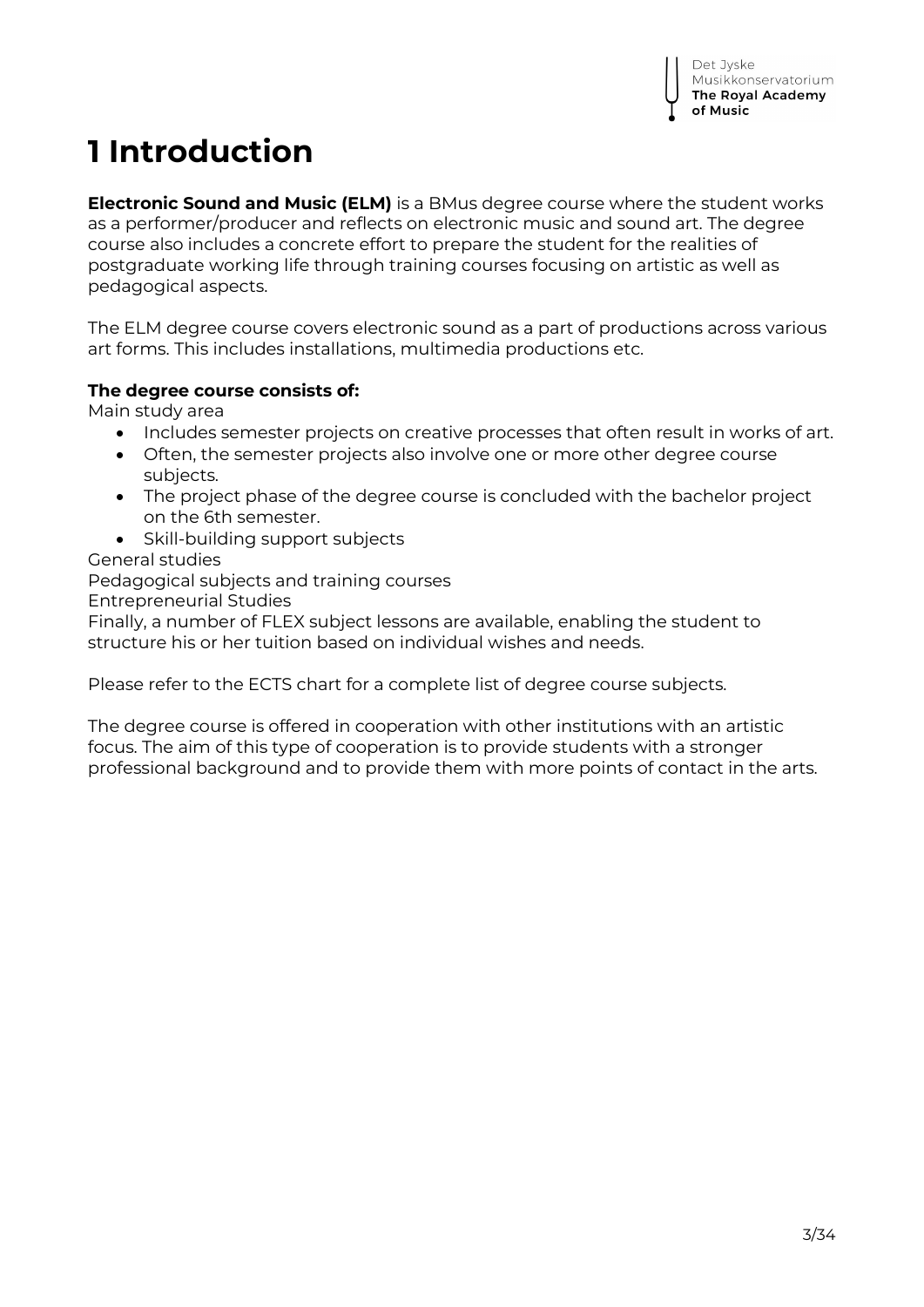## **2 Course content, individual subjects, and examinations**

|                                               | <b>ECTS per semester</b>  |                |                 |                       |                                                                 |                |                |
|-----------------------------------------------|---------------------------|----------------|-----------------|-----------------------|-----------------------------------------------------------------|----------------|----------------|
|                                               | 1                         | $\mathbf{2}$   | 3               | 4                     | 5                                                               | 6              | total          |
| <b>MAIN STUDY AREA (108)</b>                  | Composi<br>tion<br>method | Hardwar<br>e   | Sound<br>design | Sound<br>and<br>space | <i>Interacti</i><br>on                                          | BA             |                |
| Project                                       | 5                         | 5              | 3               | 3                     | 3                                                               |                | 19             |
| Composition/Production/<br>Installation       | 5                         | 4              | 2               | 3                     | 2                                                               | 7              | 23             |
| Live/Performance                              | 5                         | 5              | $\overline{2}$  | 3                     | 2                                                               | 6              | 23             |
| <b>Support subjects</b>                       |                           |                |                 |                       |                                                                 |                |                |
| Programming                                   | 3                         | $\overline{2}$ |                 |                       |                                                                 |                | 6              |
| Electronics                                   | $\overline{3}$            | $\overline{2}$ |                 |                       | ٦                                                               |                | 6              |
| <b>Acoustics/Signal Processing</b>            | $\overline{2}$            | $\overline{2}$ | $\overline{2}$  | 3                     | $\overline{2}$                                                  | $\overline{2}$ | 13             |
| Studio and Sound<br>Technology                | $\overline{2}$            | 2              |                 |                       |                                                                 |                | 4              |
| <b>FLEX subjects</b>                          |                           |                | 2               | $\overline{2}$        | $\overline{2}$                                                  | 2              | 8              |
| Mandatory joint<br>projects/courses           |                           |                |                 |                       | ı                                                               |                | 6              |
| <b>GENERAL STUDIES (15)</b>                   |                           |                |                 |                       |                                                                 |                |                |
| History of Electronic Sound<br>and Music      | $\overline{2}$            | $\overline{2}$ | $\overline{2}$  |                       |                                                                 |                | 6              |
| <b>Auditory Analysis</b>                      | $\overline{2}$            | $\overline{2}$ |                 |                       |                                                                 |                | 4              |
| Art and Context                               |                           |                | $\overline{2}$  | 3                     |                                                                 |                | 5              |
| <b>PEDAGOGICS (30)</b>                        |                           |                |                 |                       |                                                                 |                |                |
| Communication and<br>Pedagogics               |                           |                | 5               | 3                     | 4                                                               |                | 12             |
| <b>Theoretical Pedagogy</b>                   |                           |                | 3               | 3                     | 3                                                               |                | 9              |
| Training                                      |                           |                | 3               |                       | 3                                                               |                | 6              |
| <b>Group Training</b>                         |                           |                |                 | 3                     |                                                                 |                | $\overline{3}$ |
| <b>ENTREPRENEURIAL</b><br><b>STUDIES (12)</b> |                           | 3              | 3               | 3                     | 3                                                               |                | 12             |
| <b>BA PROJECT (15)</b>                        |                           |                |                 |                       |                                                                 |                |                |
| Guidance                                      |                           |                |                 |                       | 3                                                               | 12             | 15             |
| Total                                         | 30                        | 30             | 30              | 30                    | 30                                                              | 30             | 180            |
|                                               |                           |                | project.        |                       | : The subject is studied wholly or in part in connection with a |                |                |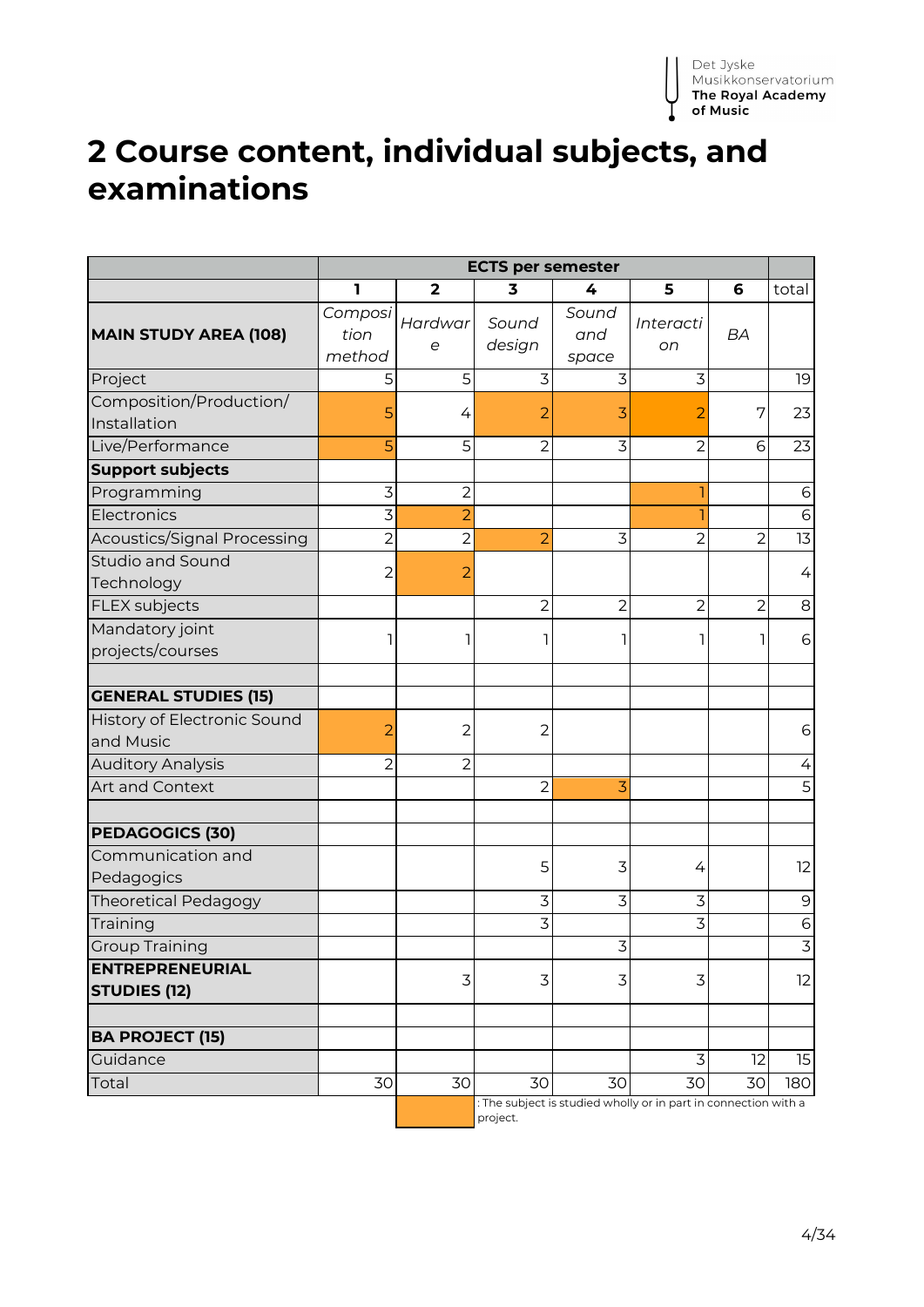## **2.1 Main study area**

## **2.1.1 Project**

#### **Objective**

Upon completion of the subject, the student

- Is able to reflect on practice and choice of methods in relation to his/her own artistic practice.
- Is able to participate in and manage artistic processes within electronic sound and music.
- Is conversant and experienced with artistic cooperation processes, within electronic sound and music as well as in cooperation with other art forms.
- Is able to identify his/her own learning needs and potential for artistic development within project work, and to prioritise and structure his/her time and work efforts in relation to these.

#### **Content**

Projects are executed each semester with a new subject for each project. Each project includes independent elements (project-specific tuition) depending on the actual project.

In addition, each project includes many of the remaining degree course subjects and is executed partly in cooperation with these subjects, depending on the actual project. Please refer to the detailed description of the various projects for the different semesters below.

#### **Tuition and work formats**

Project format. Class tuition with optional one-to-one tuition, depending on the content of the project

#### **Semesters**

1st to 5th semester

#### **Scope**

A total of 19 ECTS for projects on the 1st to the 5th semester

#### **Evaluation and examination regulations**

Please refer to the detailed description for the different semesters below.

#### **1st semester: Composition Method.** 5 ECTS

*Content*

Tuition takes as its starting point a composition method that may be grounded in history. Examples of composition methods include Musique Concrete, Elektronische Musik, algorithmic composition etc.

Based on the composition method, the student creates his or her own compositions. The actual composition method for the semester is selected by the responsible teacher with input from other teachers involved.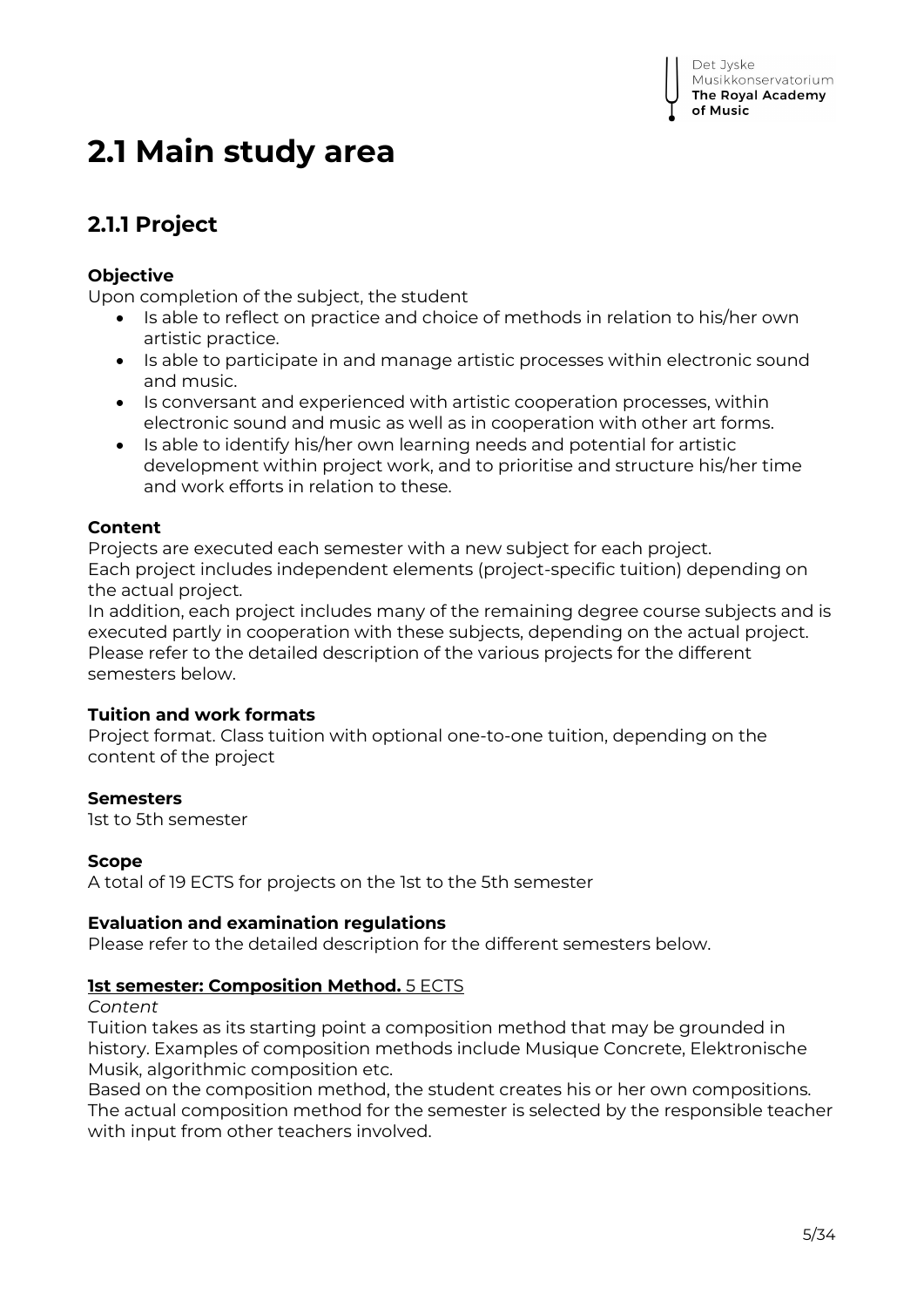Through studies, exercises and experiments, the student becomes familiar with the history, effects and expression of the composition method. Project-specific tuition:

• Production with particular emphasis on the selected composition method

 A seminar on the artistic position of the method in relation to its past, its own age and possibly its future

The project is executed in cooperation with the following subjects:

- Composition/Production/Installation
- Live/Performance
- **•** History of Flectronic Sound and Music

#### *Evaluation and examination regulations*

A 30 minute oral presentation of 10-15 minutes of compositions presented as a final production or as a live performance Discussion: 10 minutes Total duration: 40 minutes

#### *Marking and evaluation*

Internal marking. Grade.

The assessment must reflect to what extent the objectives have been achieved.

#### **2nd semester: Hardware.** 5 ECTS

#### *Content*

The subject focuses on the understanding and practical application of electronics. Through his or her own projects, the student acquires practical experience with electronics work. Several students may cooperate on a project. The subject includes the following:

- Understanding the fundamental principles of electronics
- Construction and modification of electronics
- Use of electronics constructed/modified by the student in artistic and musical applications

Project-specific tuition:

- Circuit bending
- Programmable DIY platforms such as Arduino
- Use of hardware in sound art applications including production/performance/installation
- The project is executed in cooperation with the following subjects:
- Composition/Production/Installation
- Programming

#### *Evaluation and examination regulations*

The student is examined on an electronics/hardware project of his/her own.

Written project documentation in the form of a 4-6 page assignment is handed in 14 days prior to the examination.

30 minute oral examination focusing on the physical project and the documentation handed in

Discussion: 10 minutes

Total duration: 40 minutes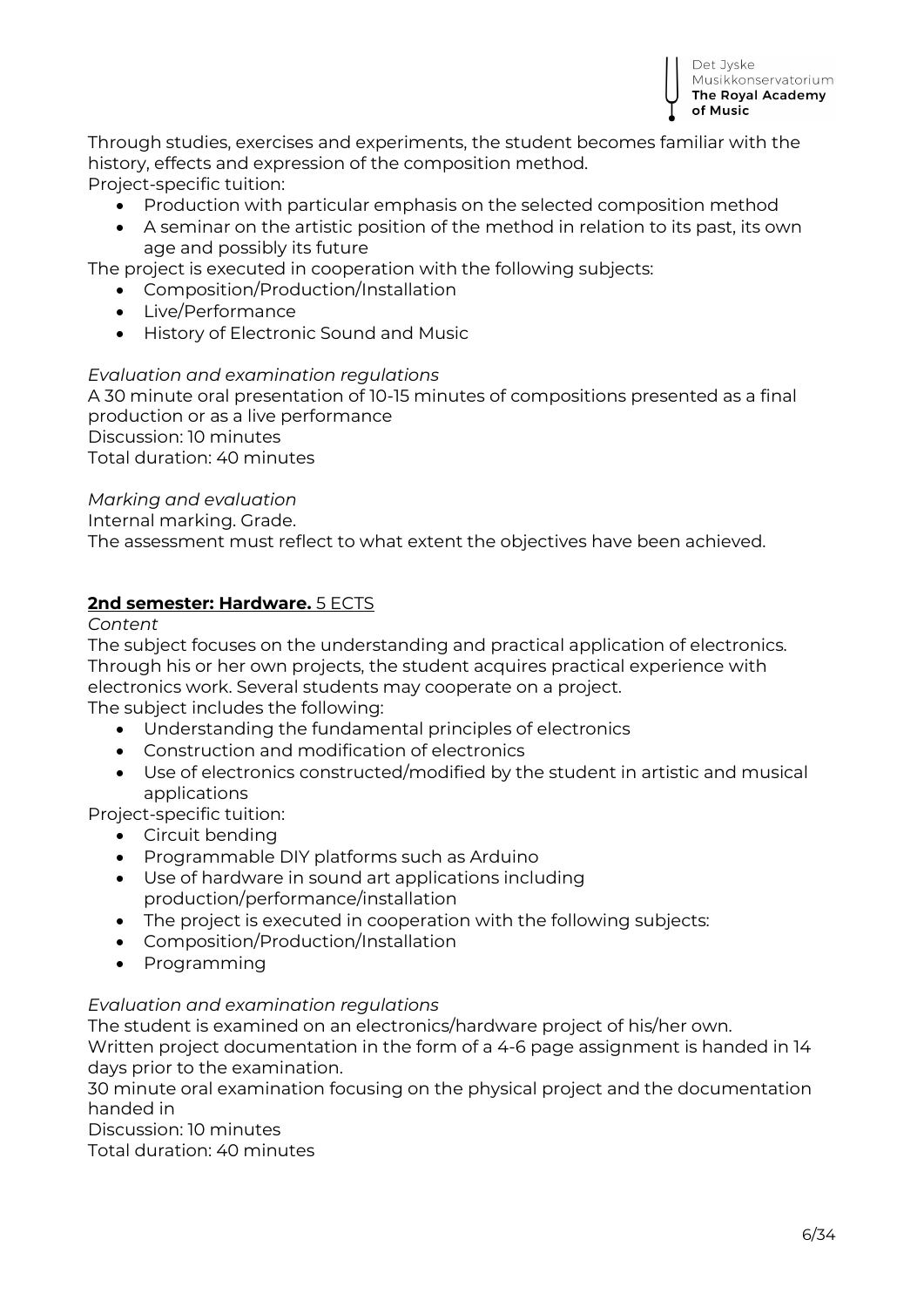*Marking and evaluation*

Internal marking. Grade.

The assessment must reflect to what extent the objectives have been achieved.

#### **3rd semester: Sound design.** 3 ECTS

*Content*

The subject covers sound design for specific applications such as music production, installations, film, computer games or radio.

The student creates at least one coherent sound design for a product whose primary form of expression is not music. Several students may cooperate on a project. The subject includes the following:

- Traditions within sound design
- Sound design in e.g. video productions, radio productions etc.

In addition, concrete sound design working methods are tried out in practice. Project-specific tuition:

- Foley, field recordings etc.
- Multi channel setups
- Sound perception
- Use of sound design in various contexts: music/cross-media (film/radio/TV/sound art etc.)

The project is executed in cooperation with the following subjects:

- Composition/Production/Installation
- Acoustics and Signal Processing

#### *Evaluation and examination regulations*

The student is examined on a sound design produced by the student. The sound design must be in a form relevant to the type of assignment the student attempts to complete.

30 minutes of oral examination during which the student presents his/her product as well as the background for the assignment and the process that has resulted in the product

Discussion: 10 minutes Total duration: 40 minutes

#### *Marking and evaluation*

Internal marking. Grade.

The assessment must reflect to what extent the objectives have been achieved.

#### **4th semester: Sound and space**. 3 ECTS

#### *Content*

The subject covers sound as part of a spatial experience as well as space design as part of the artistic end product. Products may include site-specific installations, concert experiences including stage, light and visuals design, etc.

The student creates sound experiences that actively relate to the space in which they are present through their content. Several students may cooperate on a project. Project-specific tuition:

- Sound/visuals interaction
- Space structure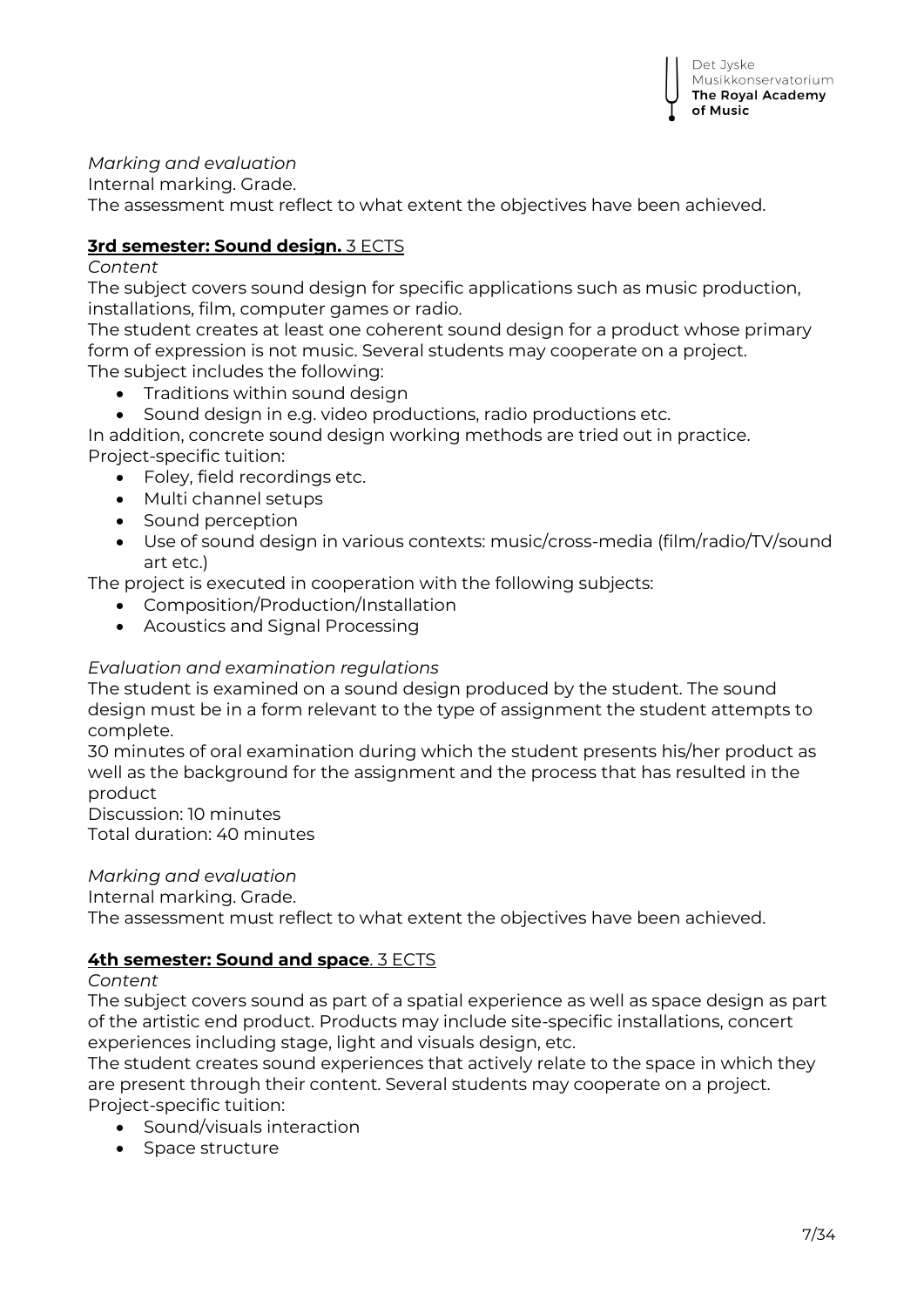

"The coherent experience"

The project is executed in cooperation with the following subjects:

- Composition/Production/Installation
- Art and Context

#### *Evaluation and examination regulations*

Examination of 30 minutes total

The student is examined on a 12-15 minute work created and performed by the student in a format relevant to the work. This is followed by an interview of approx. 15 minutes. Discussion: 10 minutes

Total duration: 55 minutes

*Marking and evaluation*

Internal marking. Grade.

The assessment must reflect to what extent the objectives have been achieved.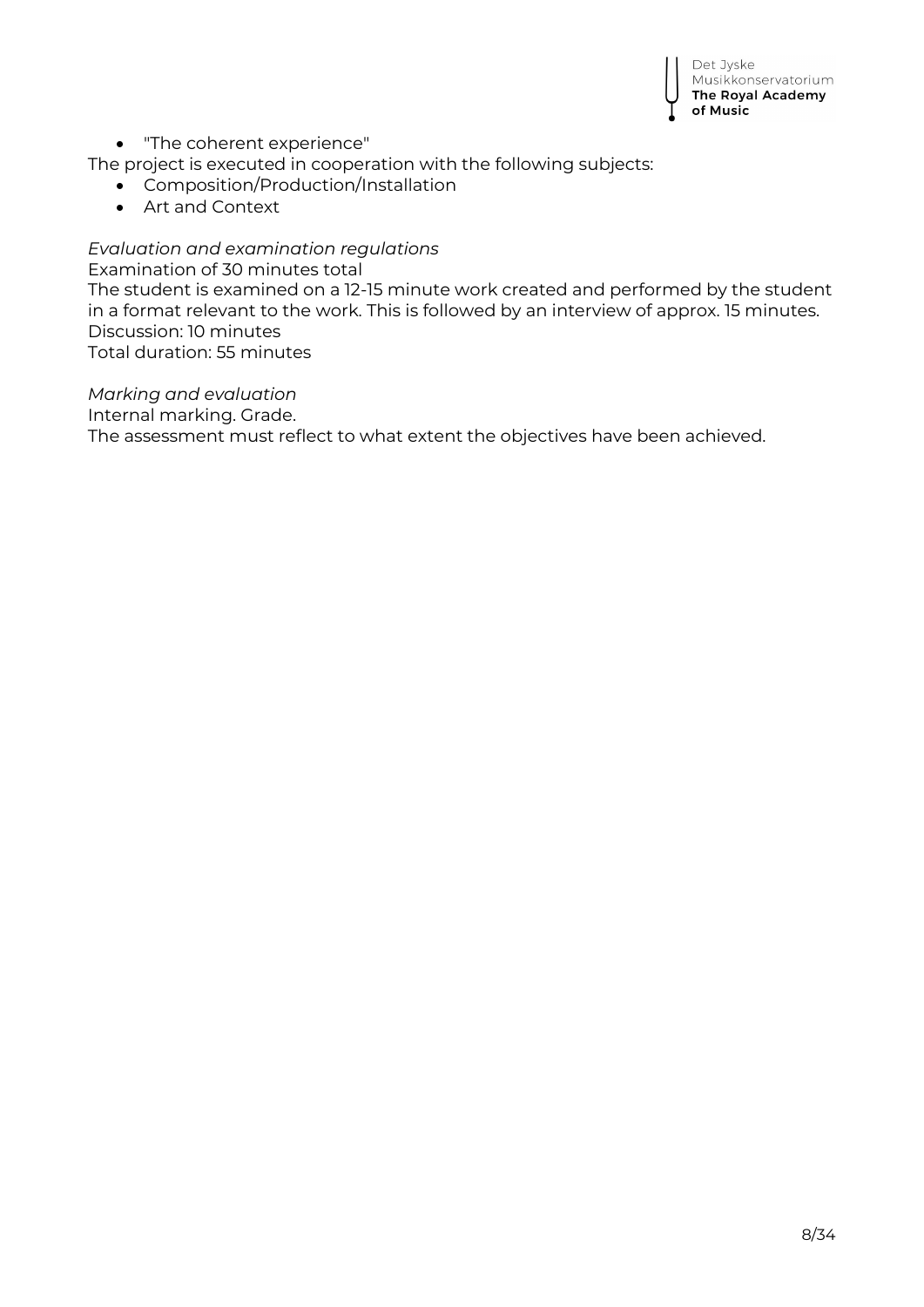#### **5th semester: Interaction.** 3 ECTS

#### *Content*

The subject focuses on the creation of works that have sound as their central element. The works must interact with their surroundings, including their audience, physically and in terms of expression. Examples include installations, performances, objects etc. The student creates works within the framework outlined above. Several students may cooperate on a project.

The theoretical and practical principles for the creation of interactive works are covered. Among the subjects studied is the interactive relationship between work and audience.

Project-specific tuition:

- Site-specific installations
- Interactive installations
- Creation of art objects with sound content
- Planning and execution of performance
- The project is executed in cooperation with the following subjects:
	- Composition/Production/Installation
	- Live/Performance
	- Programming
	- Electronics

#### *Evaluation and examination regulations*

The student is examined on a finished work created by the student himself/herself. 14 days prior to the examination, written documentation of the process and reflections in connection with the work of art are handed in in the form of an 8-10 page assignment.

During a 30 minute interview, the assignment and the work itself are covered, including those parts of the work that belong in the Programming and Electronics subjects.

Discussion: 10 minutes Total duration: 40 minutes

#### *Marking and evaluation*

External marking. Grade. The assessment must reflect the student's artistic and technical level.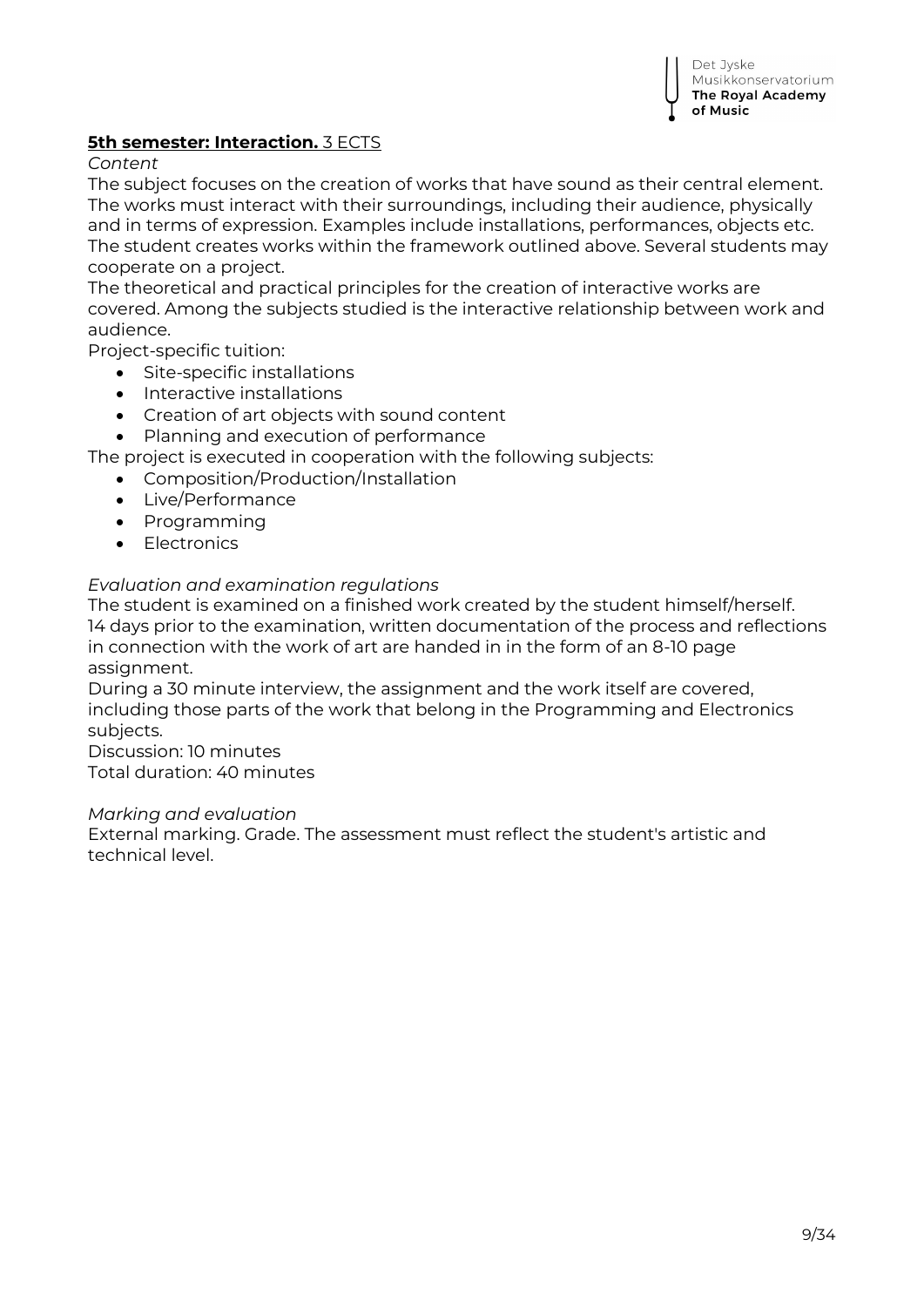## **2.1.2 Composition/Production/Installation**

#### **Objective**

Upon completion of the subject, the student:

- Is able to make artistic choices and assessments.
- Is able to acknowledge and handle artistic challenges in a creative, investigative and analytical manner.
- Is able to reflect on practice and choice of methods in relation to his/her own artistic practice.
- Has acquired and is able to use technical and musical skills and forms of expression in relation to working as a composer.
- Is able to communicate various forms of musical and artistic expression in a way that is relevant for a given target audience.
- Can participate independently in various musical contexts.
- Possesses knowledge of directions, methods and theory within composition technique, aesthetics and style.
- Is conversant with relevant conventions with a view to performing professionally.
- Is able to identify his/her own learning needs and potential for artistic development within the composition field, and to prioritise and structure his/her time and work efforts in relation to these.

#### **Content**

The subject to a high degree runs in parallel with the project subject. The student and teacher spend part of the time on the challenges that the current project poses for the student.

Peer and teacher guidance during the creative process with the student's own works Development of the student's compositional talent and awareness of his/her work as an artist

Individual and joint guidance on the student's work in group projects Analysis of relevant works of music as well as study of relevant technical literature

#### **Tuition and work formats**

One-to-one tuition. Group tuition is optional, e.g. in connection with projects.

#### **Semesters**

1st to 6th semester

#### **Scope**

23 ECTS

#### **Evaluation and examination regulations**

After the 2nd semester: evaluation of 1st year *Examination content* Oral examination: 30 minutes Discussion and account: 10 minutes Total examination duration: 40 minutes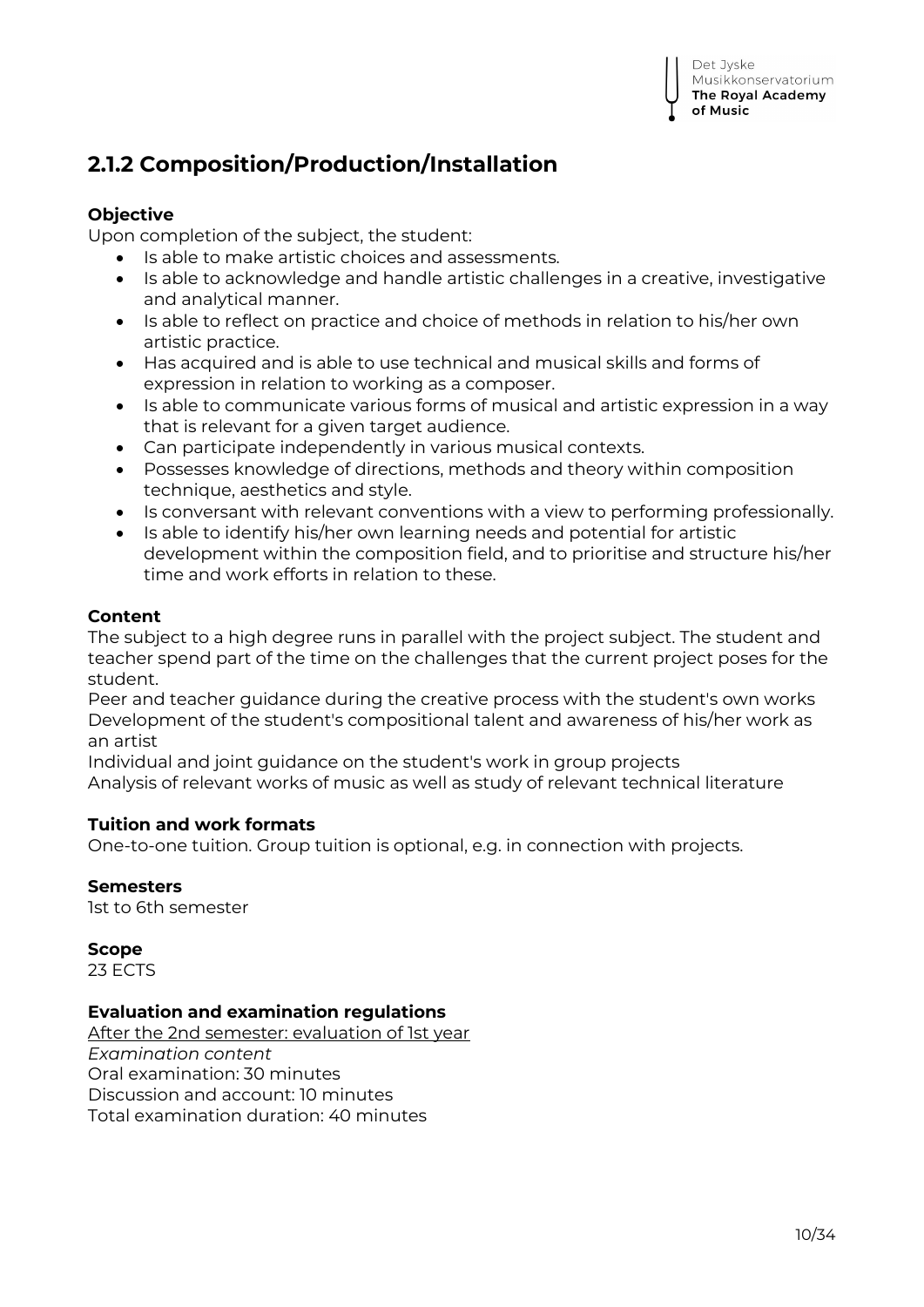

*Examination format* Hand-in of selected works composed during the 1st and 2nd semesters as well as a brief written presentation of the works Interview on works handed in

The composed works and the written presentation are to be handed in by May 1st.

#### *Marking and evaluation*

External marking. Grade.

The assessment must reflect whether the overall objectives of the course are expected to be achievable for the subject over the three years of study.

After the 6th semester: examination

*Examination content* Oral examination: 45 minutes Discussion and account: 15 minutes Total examination duration: 60 minutes

*Examination format*

Hand-in of a representative selection of works created during the 3rd to 6th semester as well as a brief written presentation of the works Interview. A technical and aesthetic investigation of at least one work handed in, chosen by the student

The composed works and the written presentation are to be handed in by May 1st.

#### *Marking and evaluation*

External marking. Grade.

The assessment must reflect to what extent the objectives have been achieved.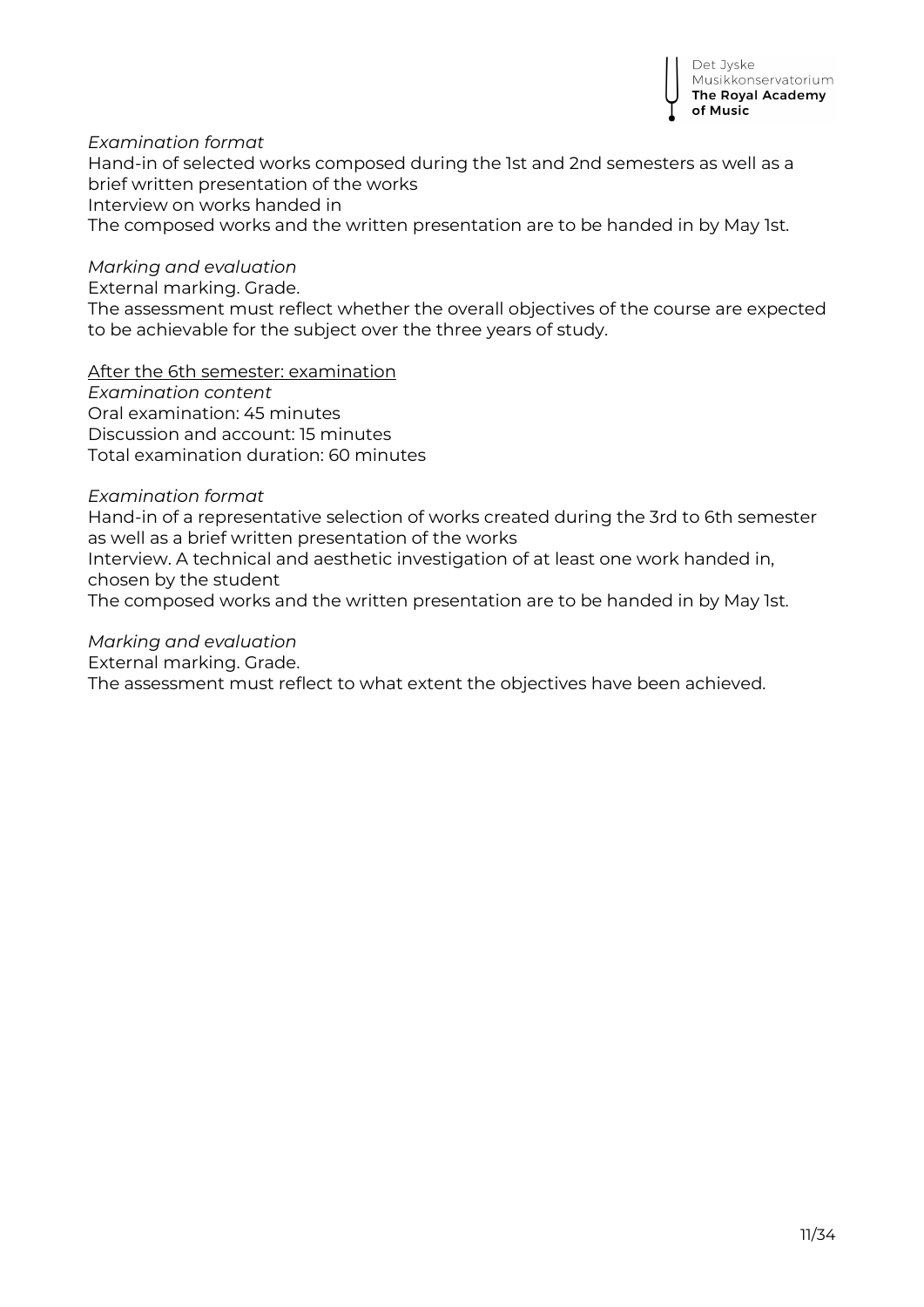### **2.1.3 Live/Performance**

#### **Objective**

Upon completion of the subject, the student:

- Is conversant with relevant conventions with a view to performing professionally.
- Is able to reflect on practice and choice of methods in relation to his/her own performative practice.
- Has acquired and is able to use technical and musical skills and forms of expression in relation to his/her work.
- Is able to make artistic choices and assessments.
- Is able to communicate various forms of musical and artistic expression in a performative fashion that is relevant for a given target audience.
- Is able to acknowledge and handle artistic challenges in a creative, investigative and analytical manner.
- Can participate independently in various artistic and musical contexts, including ensemble playing.
- Is able to identify his/her own learning needs and potential for artistic development, and to prioritise and structure his/her time and work efforts in relation to these.

#### **Content**

Tuition takes the form of guidance in the artistic process based on the student's own material. Work is done on developing the student's performative talent and consciousness of his/her work as an artist, and on considerations regarding performance including the use and mastery of relevant effects and technological tools.

Part of the tuition takes the form of preparation for and evaluation of student performances at concert cafés/band leader concerts. The student is required to manage and assume artistic responsibility for one concert/performance annually (arranged in cooperation with the Academy). The teacher is expected to attend and evaluate this event.

Concert cafés are arranged in the 1st and 2nd year. The band leader concert is arranged on the 6th semester and has the same duration as the examination concert.

#### **Tuition and work formats**

One-to-one tuition. Group tuition is optional, e.g. in connection with projects.

#### **Semesters**

1st to 6th semester

#### **Scope**

23 ECTS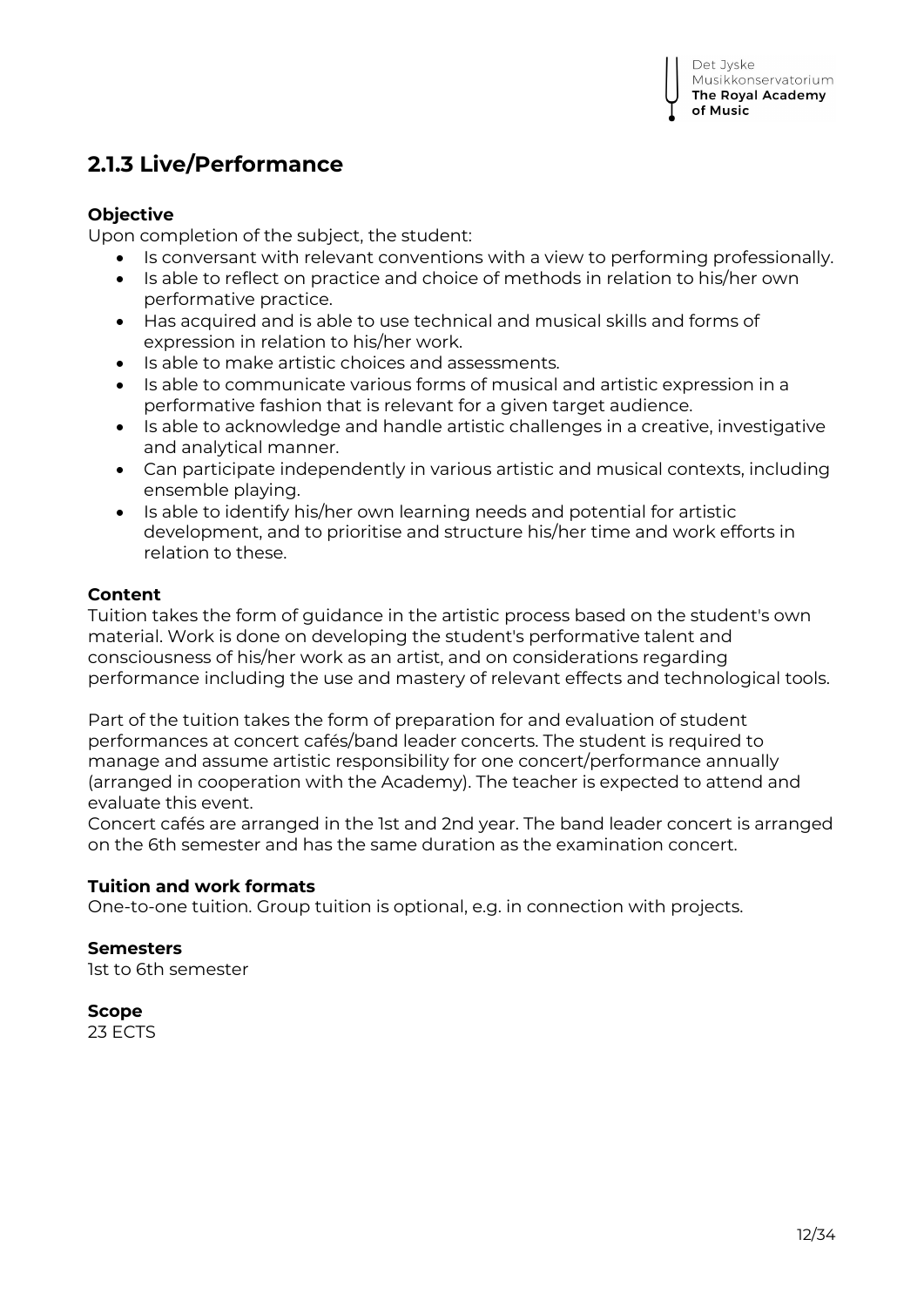Det Jyske Musikkonservatorium The Royal Academy of Music

#### **Evaluation and examination regulations**

After the 2nd semester: evaluation of 1st year *Examination content* Practical test: 15 minutes Discussion and account: 15 minutes Total examination duration: 30 minutes

#### *Examination format*

Performance/concert. The student performs pieces selected by the student himself/herself with a total duration of 15 minutes. The performance must include ensemble playing and improvisation.

#### *Marking and evaluation*

External marking. Evaluation: Grade as well as a short account. The assessment must reflect to what extent the overall objectives of the course are expected to be achievable for the subject over the three years of study.

#### After the 6th semester: performance/concert examination

#### **Examination content**

Concert: 25 minutes Discussion and account: 35 minutes Total examination duration: 60 minutes

#### *Examination format*

At a concert, the student performs 25 minutes of material chosen by the student him/herself. The programme is created in cooperation with the student's teacher.

#### *Marking and evaluation*

External marking. Grade and a short oral account. The assessment must reflect to what extent the objectives have been achieved.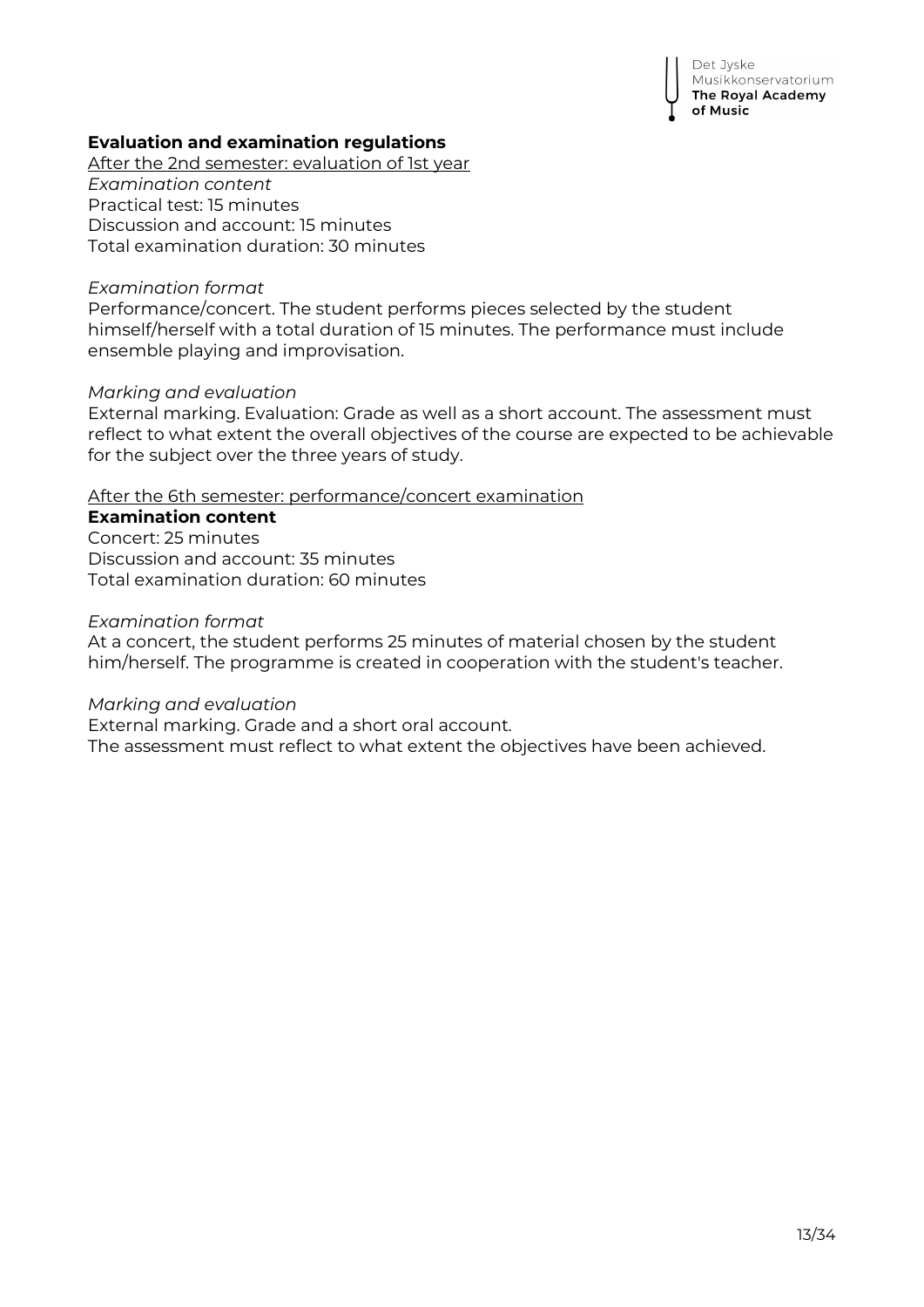## **Support subjects**

## **2.1.4 Programming**

#### **Objective**

Upon completion of the subject, the student:

- Possesses elementary knowledge of programming in relevant programming languages and environments.
- Has acquired and is able to use elementary technical programming skills.
- Is able to identify his/her own learning needs and potential for artistic development within the programming field, and to prioritise and structure his/her time and work efforts in relation to these.

#### **Content**

A basic understanding of interactive music applications and computer music instruments

Tuition makes use of relevant software-based programming environments.

The subject provides a general introduction to data processing and covers conventions such as MIDI and digital audio.

#### **Tuition and work formats**

Class tuition in course form

#### **Semesters**

1st to 2nd semester. Also included in the 5th semester project

#### **Scope**

6 ECTS

#### **Evaluation and examination regulations**

Certificate with the evaluation Approved/Not approved. This certifies that the objectives have been achieved at a level at least corresponding to a Pass, and that current attendance rules have been followed.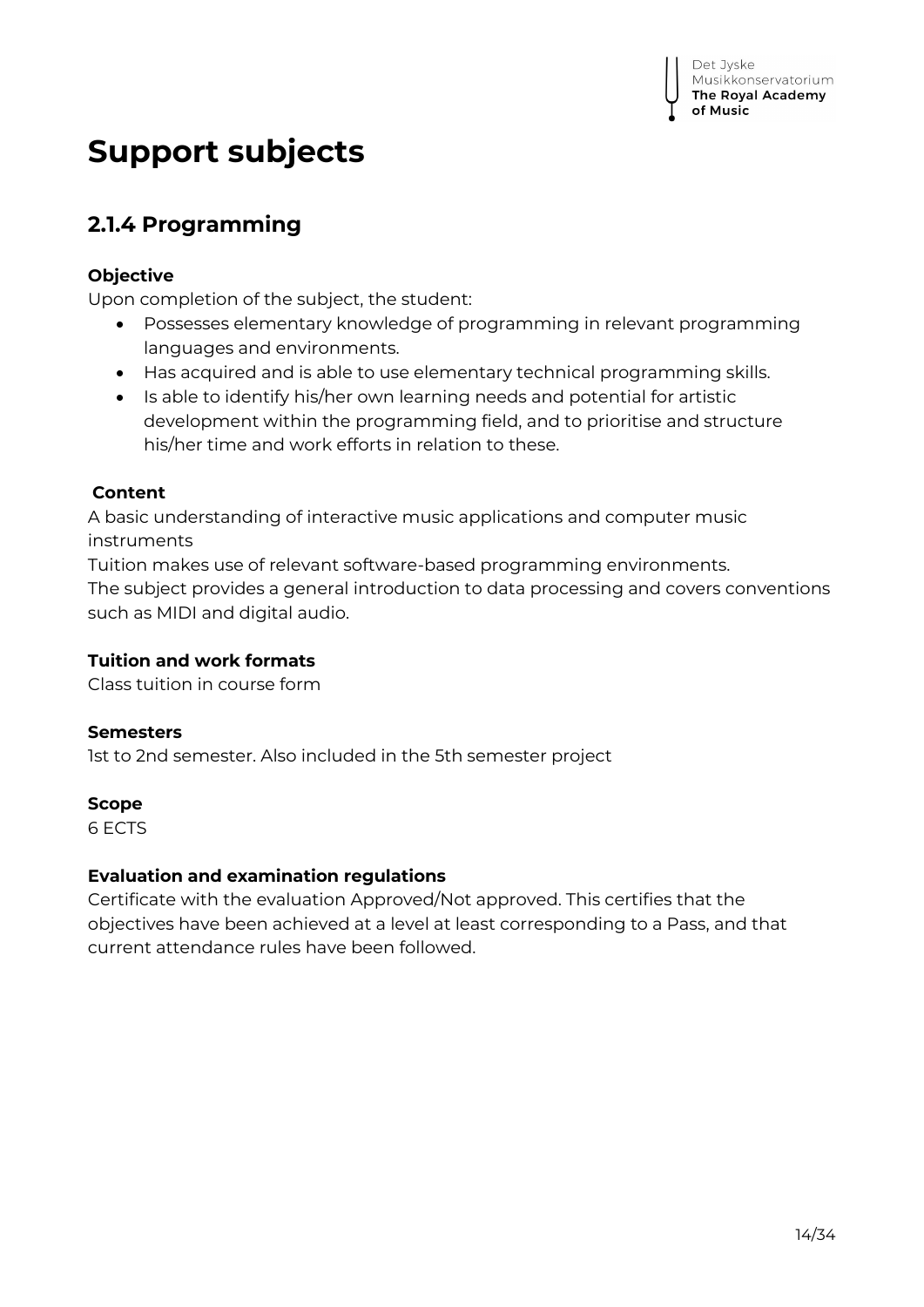### **2.1.5 Electronics**

#### **Objective**

Upon completion of the subject, the student:

- Has acquired and is able to use elementary knowledge and skills within electronics.
- Is able to communicate technical expressions and problems in a way that is relevant for peers.
- Is able to acknowledge and handle technical challenges in a creative, investigative and analytical manner.
- Is able to identify his/her own learning needs and potential for artistic development within the electronics field, and to prioritise and structure his/her time and work efforts in relation to these.

#### **Content**

Development of the student's theoretical knowledge and practical experience with electronics including the following:

- Concepts within electronics
- Knowledge of voltage/power and basic components
- Analysis and construction of simple electronic circuits
- Use of sensors
- Troubleshooting and use of measuring equipment

Tuition is based on a practical approach to electronics with exercises and small projects.

The subject is coordinated with the main study area project on the 2nd and 5th semester.

#### **Tuition and work formats**

Class tuition

#### **Semesters**

1st to 2nd semester. Also included in the 5th semester project

#### **Scope**

6 ECTS

#### **Evaluation and examination regulations**

Certificate with the evaluation Approved/Not approved. This certifies that the objectives have been achieved at a level at least corresponding to a Pass, and that current attendance rules have been followed.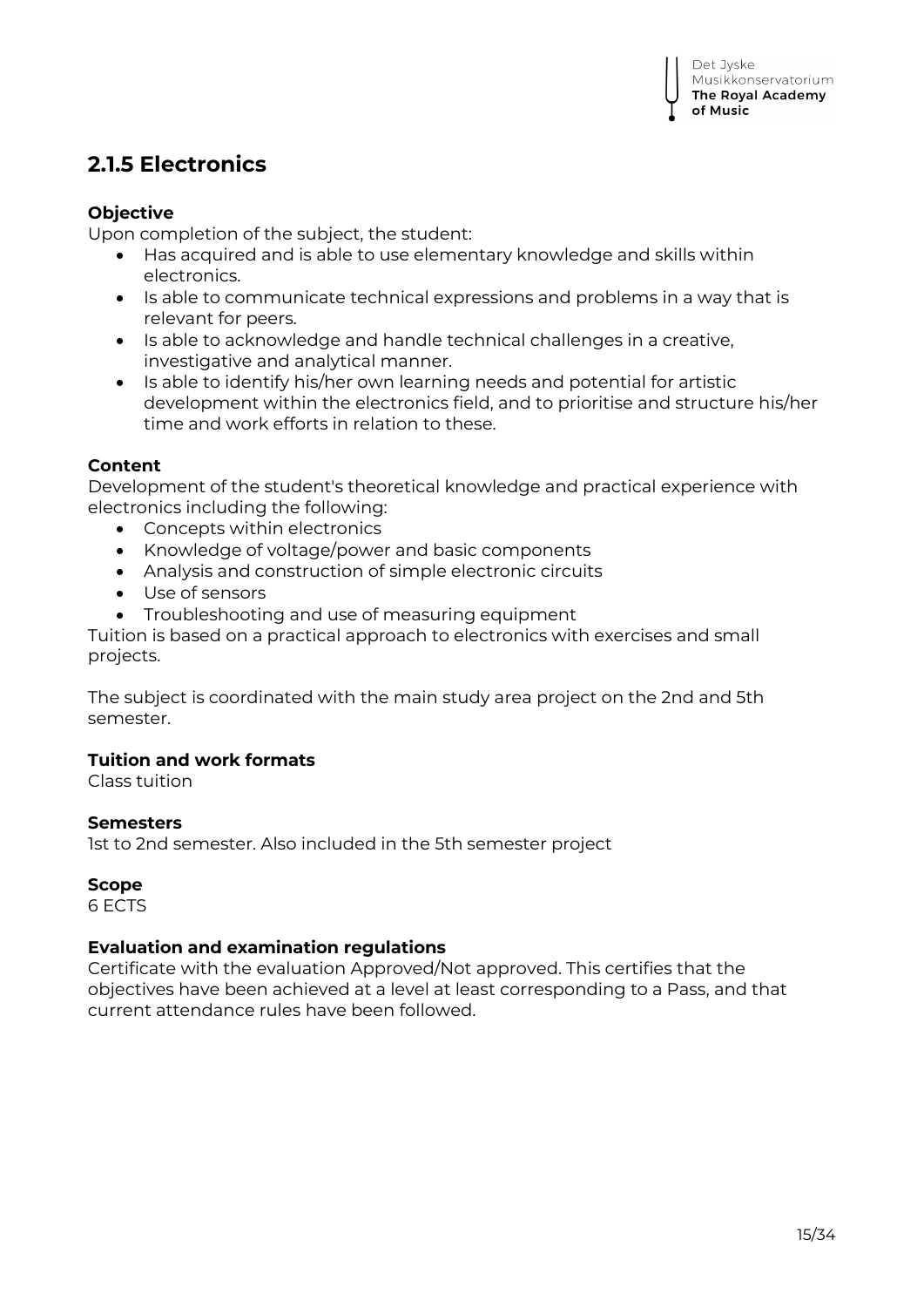### **2.1.6 Acoustics/Signal Processing**

#### **Objective**

Upon completion of the subject, the student:

- Has acquired and is able to use elementary knowledge and technical musical skills within electronic music.
- Is able to communicate technical expressions and problems in a way that is relevant for peers.
- Is able to acknowledge and handle technical challenges in a creative, investigative and analytical manner.
- Is able to identify his/her own learning needs and potential for artistic development within the theory of electronic music, and to prioritise and structure his/her time and work efforts in relation to these.

#### **Content**

Development of student understanding of sound, acoustics and a series of analogue and digital signal processing techniques that are being used in electronic music production

1st to 2nd semester:

 Acoustics: sound production, wave theory, instrument acoustics, room acoustics, psychoacoustics, perception, and cognition

3rd to 6th semester:

- Signal processing: elementary electronics, analogue signal processing (waveforms, modulation, filters)
- Digital signal processing: sampling theory, delays, filters, reverb, tables, modulation (AM, FM, wave shaping), FFT, additive synthesis, granular synthesis, formant synthesis, cross-synthesis and physical models

Tuition covers various theories and also incorporates practical exercises with subsequent homework.

The disciplines and practical exercises of this subject are coordinated with the Studio and Sound Technology subject.

#### **Tuition and work formats**

Class tuition

#### **Semesters**

1st to 6th semester

#### **Scope**

13 ECTS

#### **Evaluation and examination regulations**

After the 2nd semester: evaluation of 1st year

*Examination content*

Acoustics examination

The curriculum consists of material covered during tuition.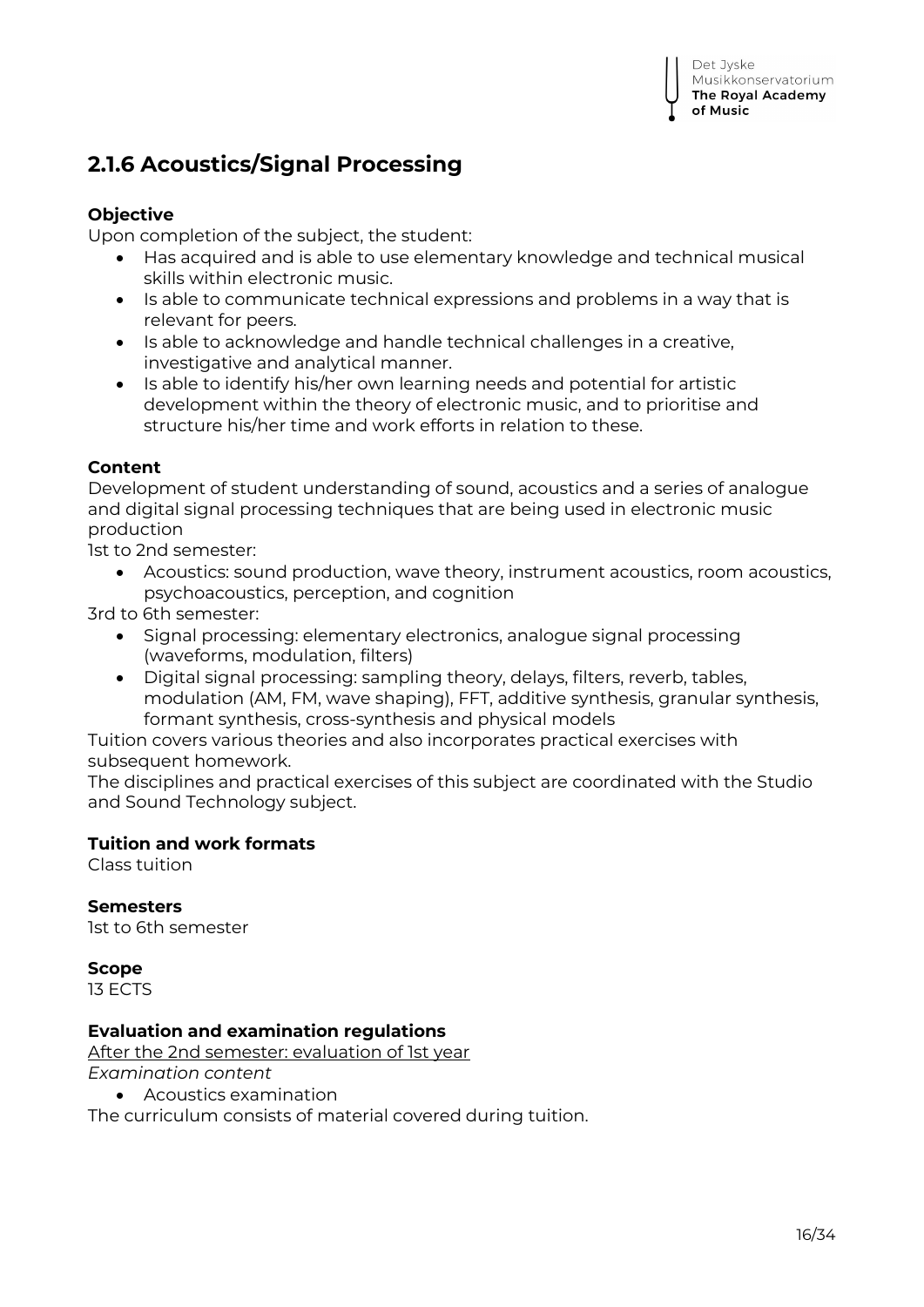Det Jyske Musikkonservatorium The Royal Academy of Music

*Examination format* Oral test with no aids Duration: 30 minutes 30 minutes of preparation time are allowed. Discussion: 10 minutes Total duration: 40 minutes

*Marking and evaluation*

Internal marking. Grade.

The assessment must reflect to what extent the objectives have been achieved.

After the 6th semester: signal processing examination *Examination content* The curriculum consists of material covered during tuition.

*Examination format* Written examination. 24 hours are allowed for completing the examination.

*Marking and evaluation* Internal marking. Grade. The assessment must reflect to what extent the objectives have been achieved.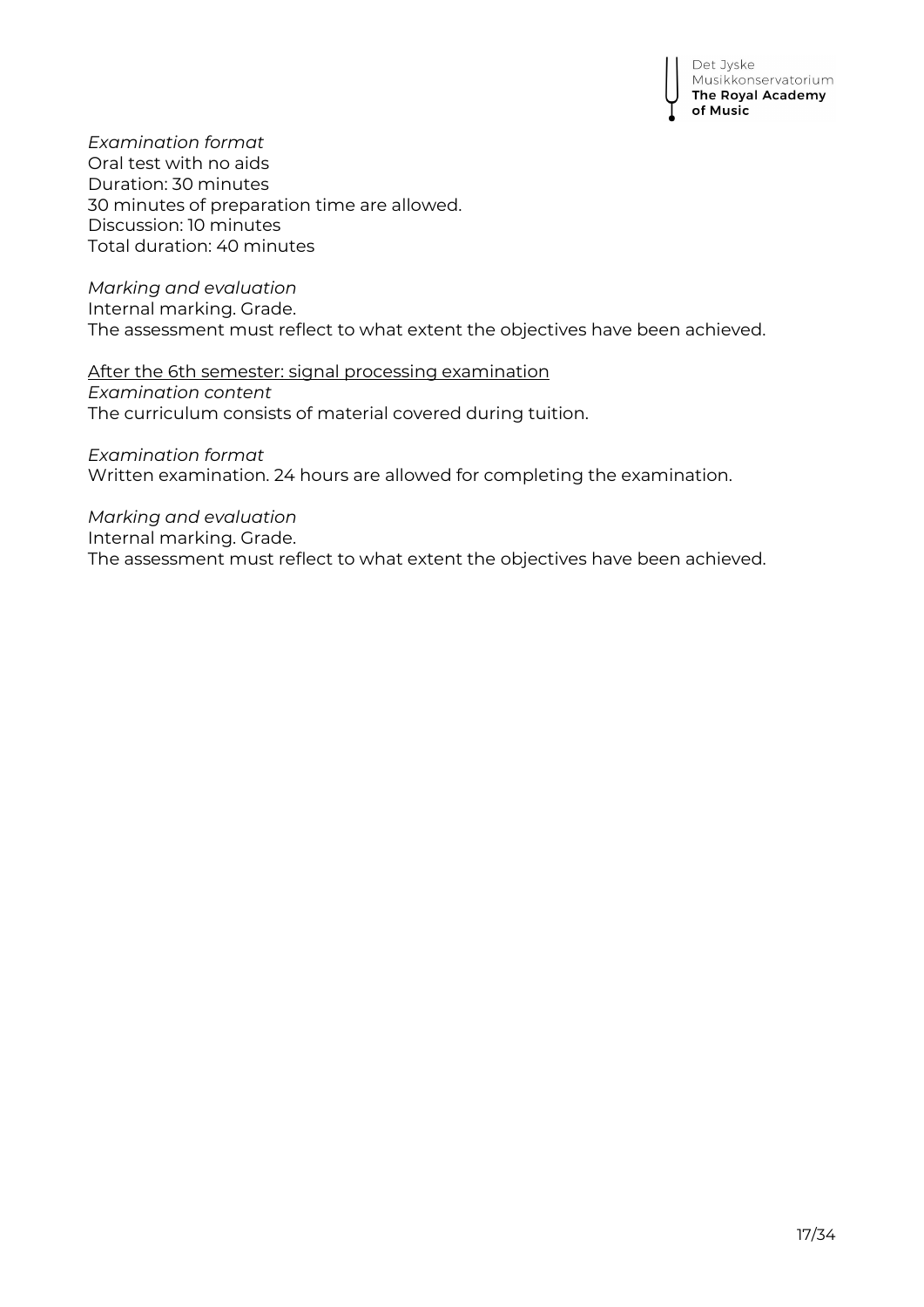## **2.1.7 Studio and Sound Technology**

#### **Objective**

Upon completion of the subject, the student:

- Possesses elementary knowledge of technical practice, methods and theory in the field of studio and sound technology.
- Is conversant with conventions with a view to performing professionally in various productions.
- Has acquired and is able to use technical skills in the field of studio and sound technology.
- Is able to acknowledge and handle technical challenges in a creative, investigative and analytical manner.
- Can participate independently in various productions.
- Is able to identify his/her own learning needs and potential for artistic development within the field of studio and sound technology, and to prioritise and structure his/her time and work efforts in relation to these.

#### **Content**

Development of the student's theoretical knowledge and practical experience with sound technology in both studio and live productions

Studio setup, analogue signal paths, analogue mixing, microphone technique/placement, analogue effects, hard disk recording, digital effects, digital

mixing, sound formats, and an introduction to hardware and software covering both theory and practice

Practical exercises may include various types of supervised productions, e.g. studio production, live recordings or concert production.

The disciplines and practical exercises of this subject are coordinated with the Acoustics and Signal Processing subject.

#### **Tuition and work formats**

Class tuition

**Semesters** 1st to 2nd semester

**Scope**

4 ECTS

#### **Evaluation and examination regulations**

Certificate with the evaluation Approved/Not approved. This certifies that the objectives have been achieved at a level at least corresponding to a Pass, and that current attendance rules have been followed.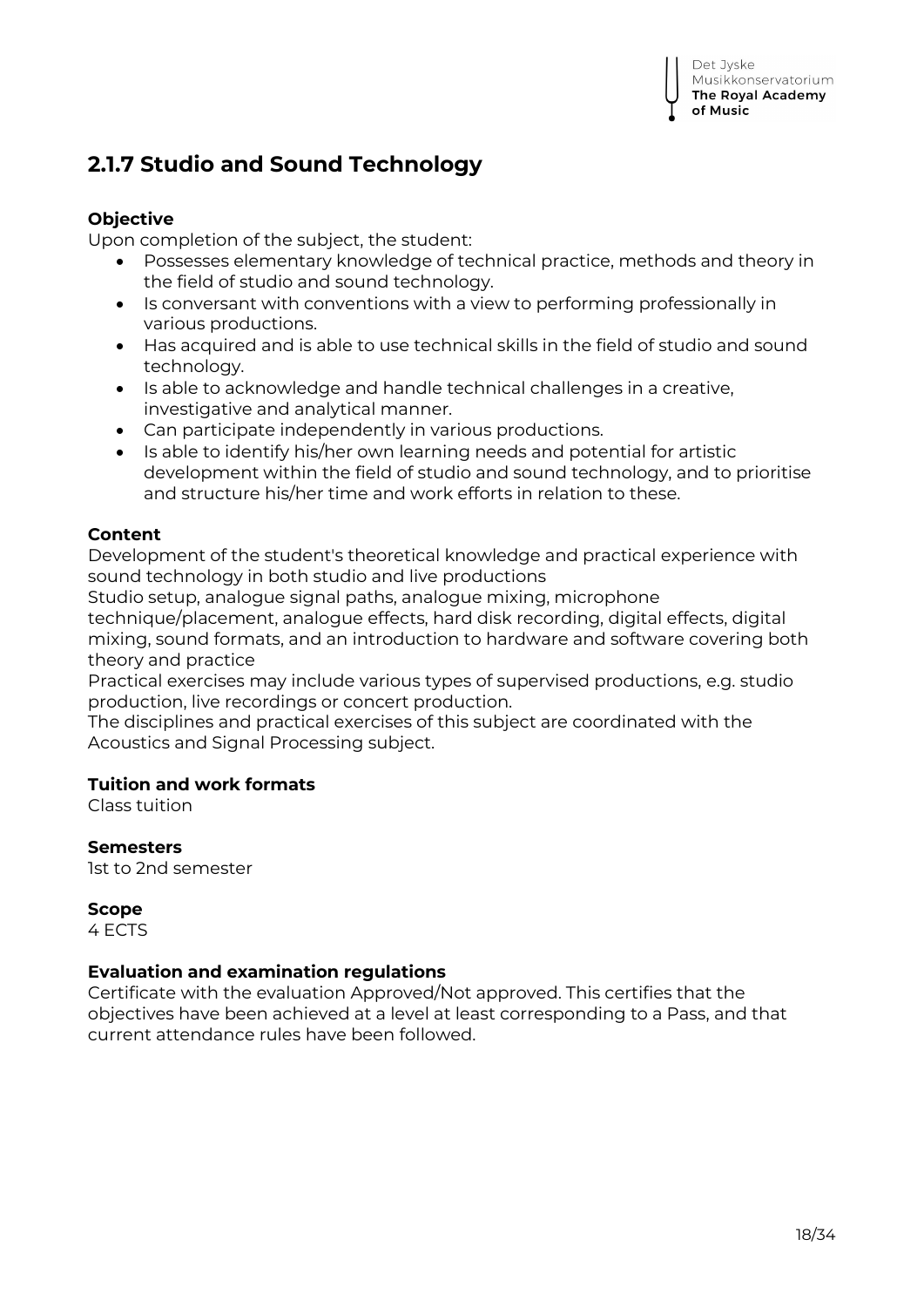### **2.1.8 FLEX Subjects**

The FLEX subject is an elective course module that may be incorporated in the degree course in one or more of the following ways depending on the student.

#### **Objective**

Upon completion of the subject, the student has acquired knowledge of a series of subjects chosen by the student him/herself that augment his/her degree course.

#### **Content**

The content varies depending on the student's choice of subjects. The content may

- accommodate special needs that arise in connection with the main study area
- provide an insight into closely related subject areas
- provide an insight into particular subjects
- provide a greater insight into one of the minor subjects.

#### **Semesters**

3rd to 6th semester

#### **Scope**

8 ECTS

#### **Tuition and work formats**

Tuition may be set up in three ways:

- The student receives one-to-one tuition.
- Several students form a group studying a particular subject.
- The student joins a class that is already studying the subject according to an Academy curriculum.

The student chooses FLEX subjects for a year at a time. If the Head of Studies deems it practically feasible, the student may split up his/her FLEX subject into two courses lasting one semester each or two parallel courses. Suggestions for FLEX subjects to be offered by the teachers must be handed in at the studies office no later than 1 December. In January, the Head of Studies sets up a joint meeting where the FLEX subjects are presented and the students may coordinate wishes with a view to setting up classes.

The subsequent course of actions is described under "Procedure for choosing FLEX subjects".

Transportation benefits are not available in connection with FLEX subject tuition.

#### **Procedure for choosing FLEX subjects**

1 March: The student hands in an application for FLEX subjects. There are three options:

1. The application concerns a subject not described in any Academy curriculum, to be taught by an internal or external teacher. This is done by means of an application to the Head of Studies. The application is to be handed in at the studies office by 1 March. The procedure for this is described below.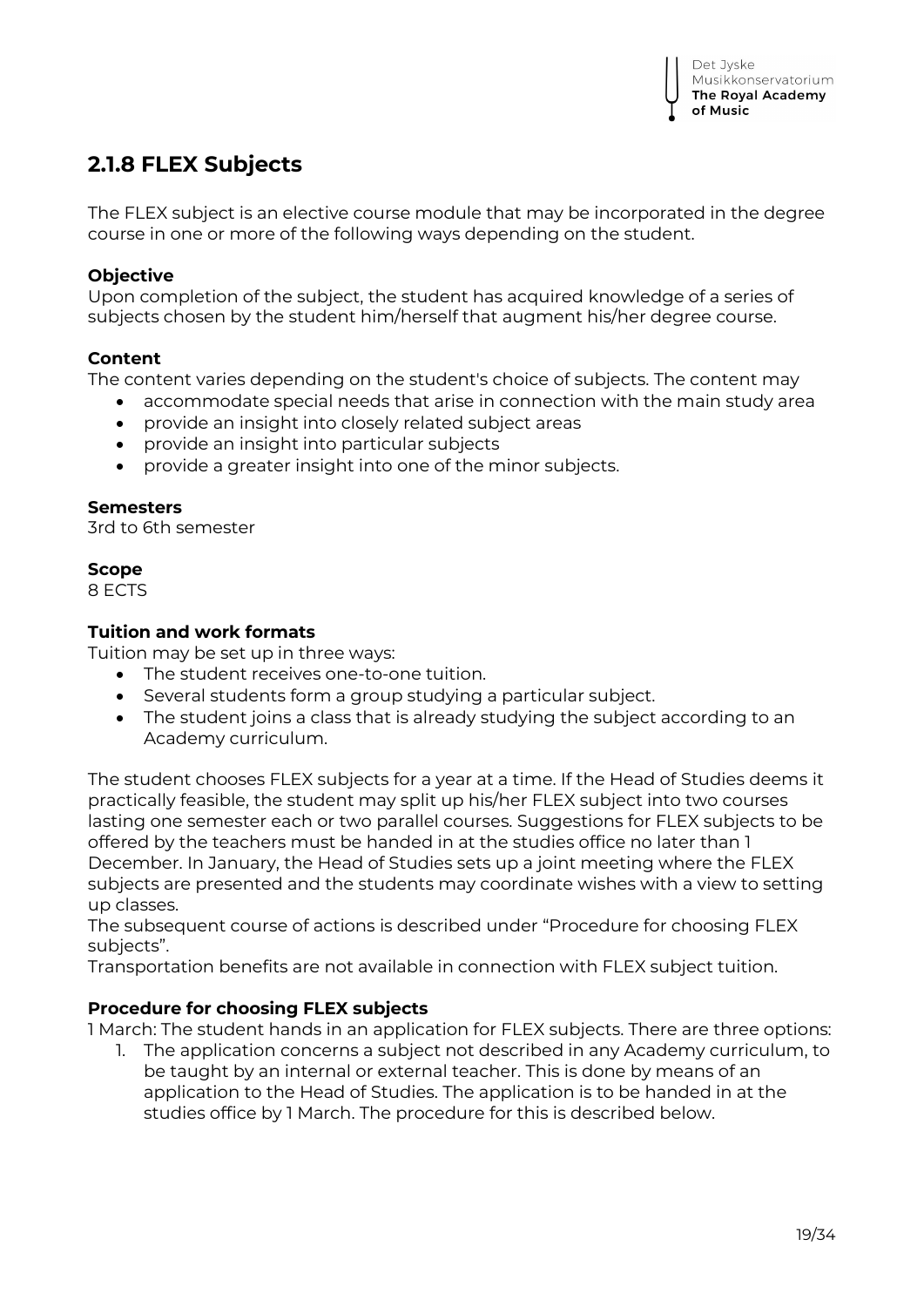

- 2. The application concerns a subject from the teacher idea catalogue. The Head of Studies must approve the description and title and may call for an in-depth explanation.
- 3. The application concerns a subject described in an Academy curriculum taught by a subject teacher who is already approved. This is pre-approved pending organisation of subject lessons. The Head of Studies may, however, get involved if the student is to join a class that has already been set up (regarding level, resource distribution, etc.).

The student initially contacts the desired teacher. In consultation with the teacher, a brief description of the content (at least six lines) and a plan for the execution of the course are drawn up. The plan must specify where the lessons are to take place and whether they are to be scheduled ahead or on a lesson-to-lesson basis by the student and the teacher. The student must make it clear that this is an application and that the teacher will be contacted by the Academy regarding employment.

The content description and plan must be confirmed by the teacher by post or e-mail and must subsequently reach the studies office no later than 1 March. If no application is handed in, FLEX subject lessons will automatically be awarded to the student's Composition/Production/Installation and Live/Performance teacher.

#### **Evaluation and examination regulations**

Certificate with the evaluation Approved/Not approved. The certificate is given for satisfactory attendance.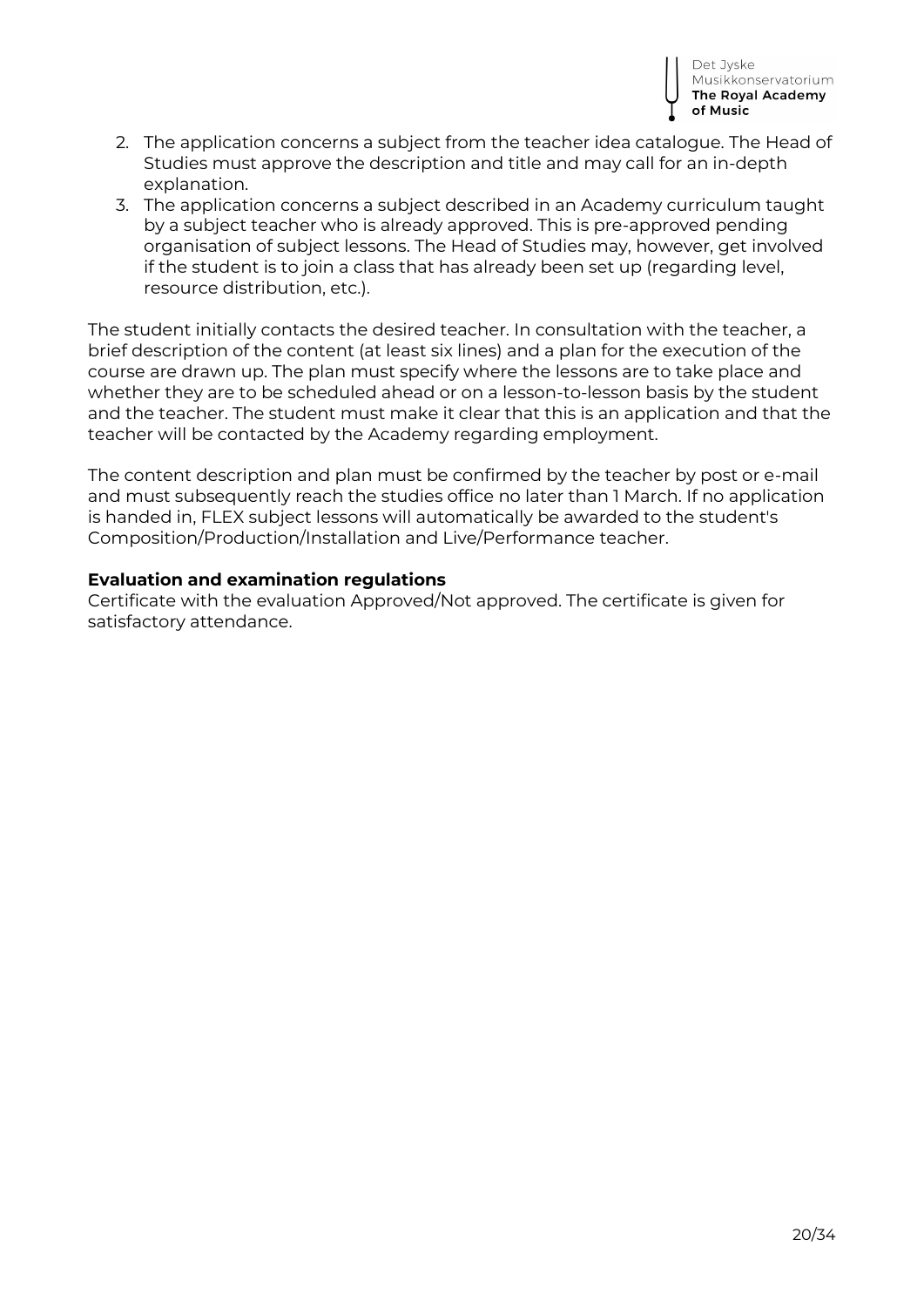

### **2.1.9 Mandatory Joint Projects/Courses**

#### **Objective**

To provide students with an opportunity to enhance their education through a varied offering of courses covering all degree relevant subjects.

#### **Content**

Every year, a number of courses are organised: study courses, year courses, class courses and possibly instrument-specific courses.

#### **Tuition and work formats**

Tuition format and organisation depends on the course content.

#### **Semesters**

1st to 6th semester

**Scope** 6 ECTS

#### **Evaluation and examination regulations**

After the 6th semester:

Certificate with the evaluation Approved/Not approved. This certifies that current attendance rules have been followed.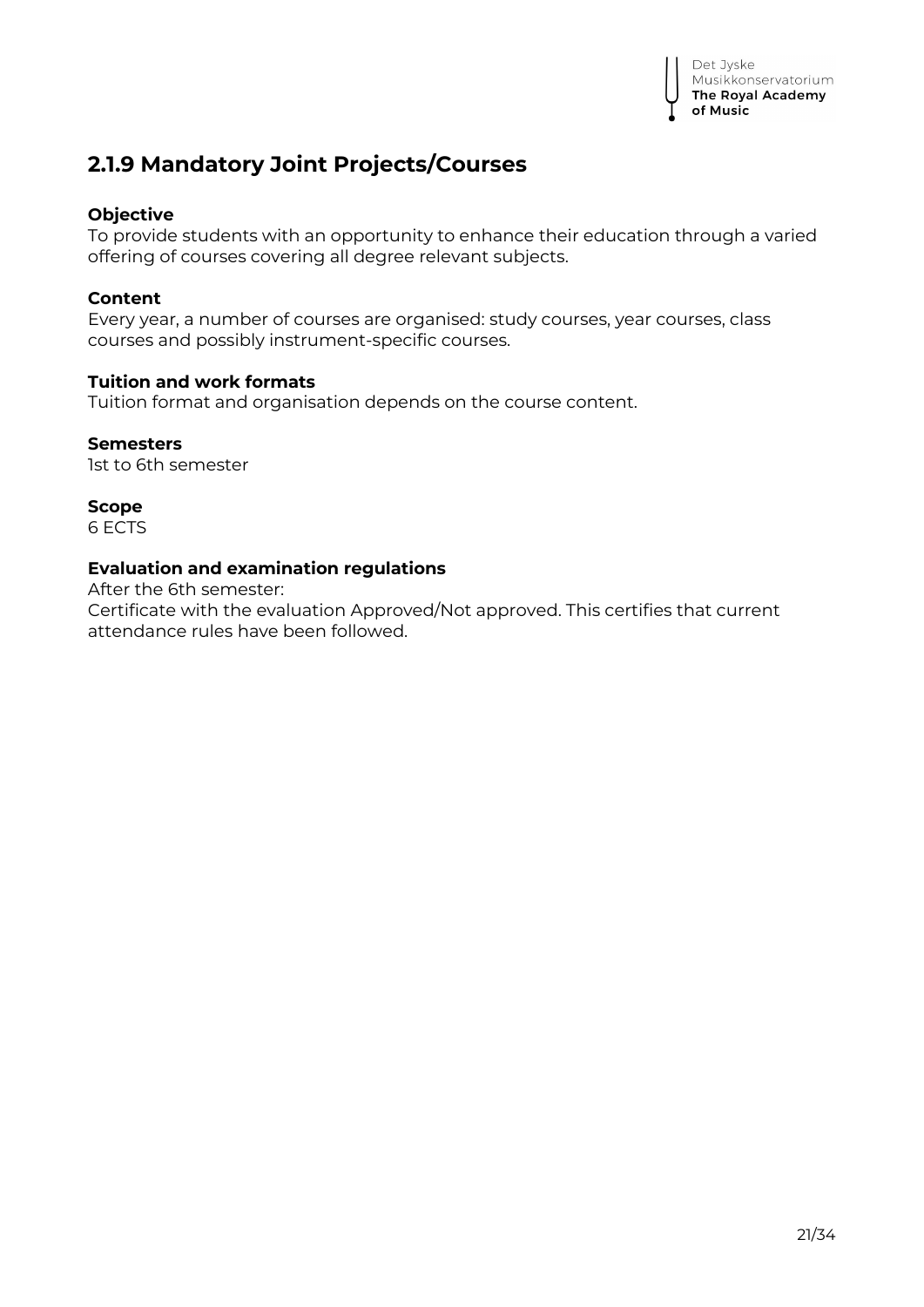## **2.2 General Studies**

## **2.2.1 History of Electronic Sound and Music**

#### **Objective**

Upon completion of the subject, the student:

- Possesses knowledge of concepts, trends and positions within electronic music and sound art.
- Has an understanding of technological development.
- Understands and is able to reflect on relevant terms and concepts.
- Is able to search for and acquire relevant information.
- Is capable of written and oral communication to peers and non-specialists.
- Is able to acknowledge and handle music history challenges in an investigative and analytical manner.
- Is able to identify his/her own learning needs in the field.

#### **Content**

Tuition covers the following areas:

- An overview of the history of and aesthetic trends in electronic music to the present day
- Historical circumstances surrounding the music, such as technological advances
- Focus on eminent composers/sound artists/works
- Study of relevant technical literature

The subject is coordinated with the 1st semester main study area project.

#### **Tuition and work formats**

Class tuition

#### **Semesters**

1st to 3rd semester

#### **Scope**

6 ECTS

#### **Evaluation and examination regulations**

After the 3rd semester: examination *Examination content* Written assignment on the history of electronic music. The title and subject of the assignment is chosen by the student in consultation with the teacher.

*Examination format* Written examination. Scope: 5 to 7 page assignment The assignment must be handed in by December 1st.

#### *Marking and evaluation*

Internal marking. Pass/fail. The assessment must reflect to what extent the objectives have been achieved.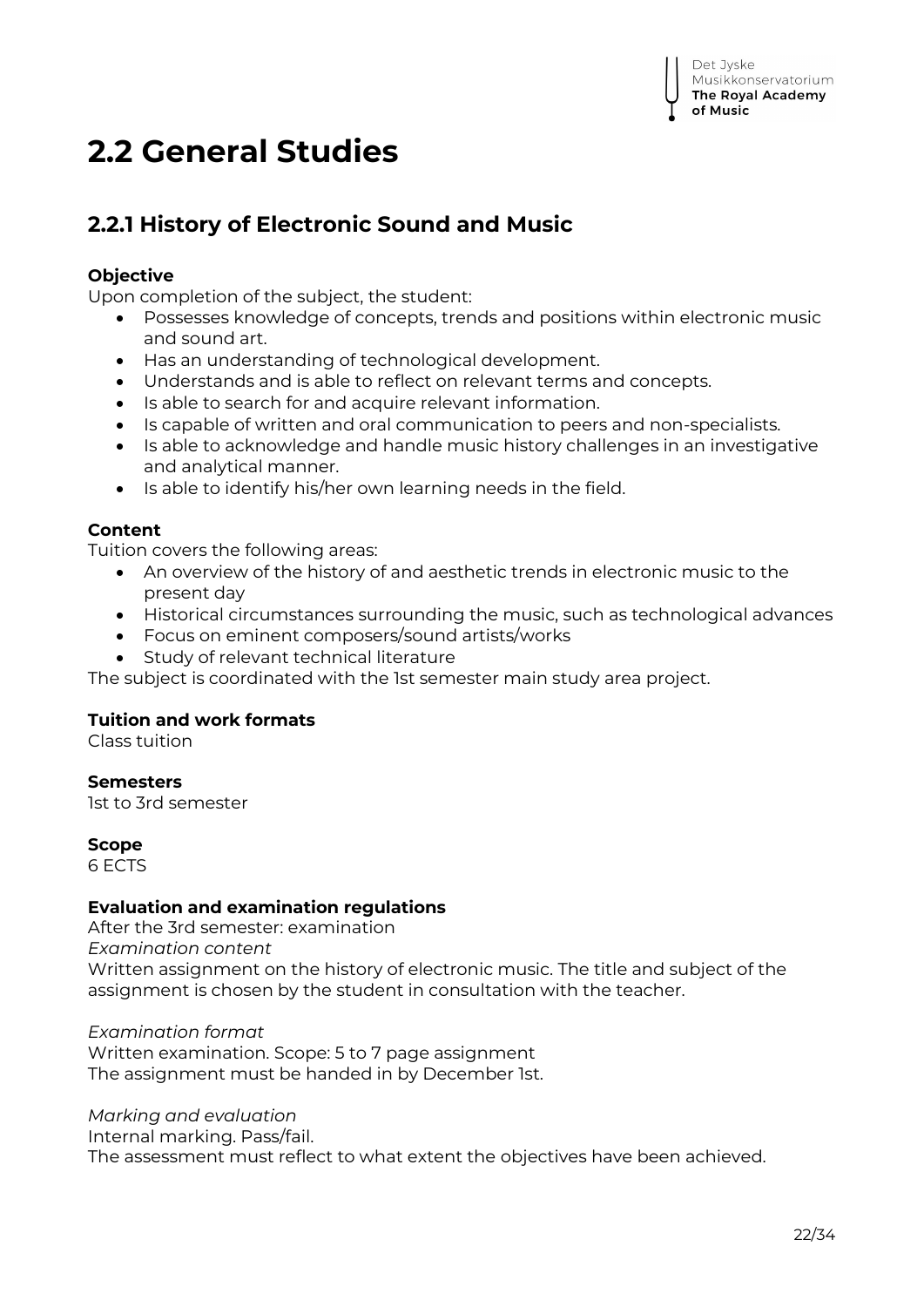### **2.2.2 Auditory Analysis**

#### **Objective**

Upon completion of the subject, the student:

- Has acquired an understanding and knowledge of effects within electronic music and other relevant artistic expressions.
- Is able to carry out a critical analysis of existing works.
- Understands and is able to reflect on relevant terms and concepts.
- Is able to search for and acquire relevant information.
- Is capable of written and oral communication to peers and non-specialists.
- Is able to identify his/her own learning needs in the field.

#### **Content**

Tuition covers the following areas:

- An introduction to auditory analysis methods, graphic notation, descriptive music terminology, forms etc.
- Study, analysis, and discussion of relevant terms and concepts within history and aesthetics as well as central artists and works
- Study of relevant technical literature

#### **Tuition and work formats**

Class tuition

#### **Semesters**

1st to 2nd semester

#### **Scope**

4 ECTS

#### **Evaluation and examination regulations**

After the 2nd semester: examination *Examination content* Auditory analysis of a work provided by the Academy

*Examination format* Oral examination. Duration: 30 minutes. 2 hours of preparation time are allowed. Discussion: 10 minutes Total duration: 40 minutes

*Marking and evaluation* Internal marking. Grade. The assessment must reflect to what extent the objectives have been achieved.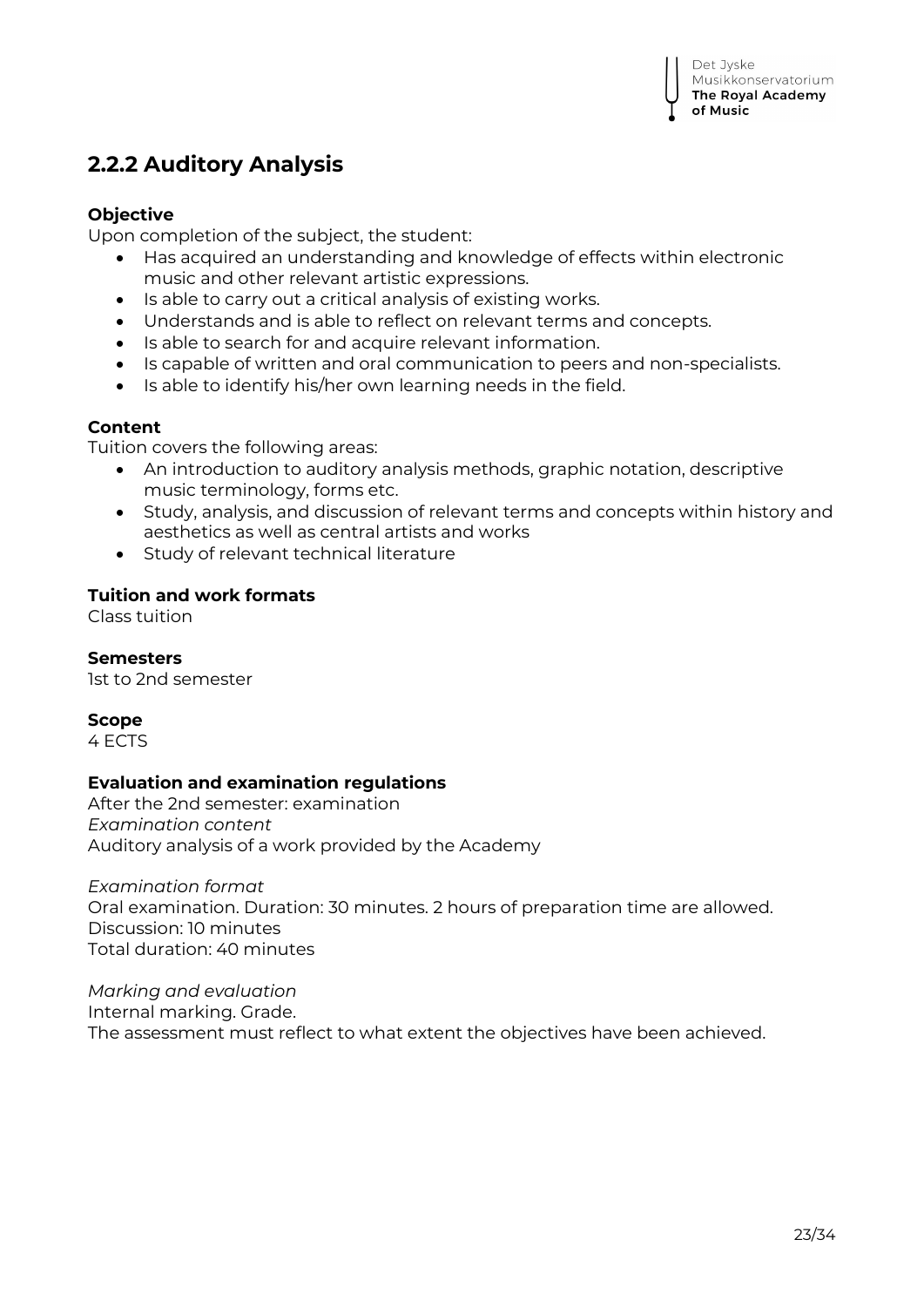### **2.2.3 Art and Context**

#### **Objective**

Upon completion of the subject, the student:

- Possesses knowledge of concepts, trends and positions within art and aesthetics.
- Understands and is able to reflect on relevant terms and concepts.
- Is able to reflect in a social and historical context.
- Is able to search for and acquire relevant information.
- **Is capable of oral communication to peers and non-specialists.**
- Is capable of participating in artistic interaction and cross-disciplinary cooperation based on knowledge of history and aesthetics.
- Is able to identify his/her own learning needs in relation to art and concepts of aesthetics.

#### **Content**

Tuition covers the following areas:

- An introduction to relevant theory of art and aesthetics
- An introduction to dimensions of expression through single and multiple media (image, sound, presentation etc.) and related art phenomena
- An overview of the relationship between artist, receiver/audience and work
- A focus on the current status and position in social culture of art and crossdisciplinary aesthetics
- An overview of aesthetic trends in contemporary electronic music and sound art

#### **Tuition and work formats**

Class tuition

#### **Semesters**

3rd to 4th semester

#### **Scope**

5 ECTS

#### **Evaluation and examination regulations**

After the 4th semester: examination *Examination content* Oral analysis and perspectives on a work provided by the Academy

*Examination format* Oral examination. Duration: 30 minutes. 2 hours of preparation time are allowed. Discussion: 10 minutes Total duration: 40 minutes

*Marking and evaluation* Internal marking. Grade. The assessment must reflect to what extent the objectives have been achieved.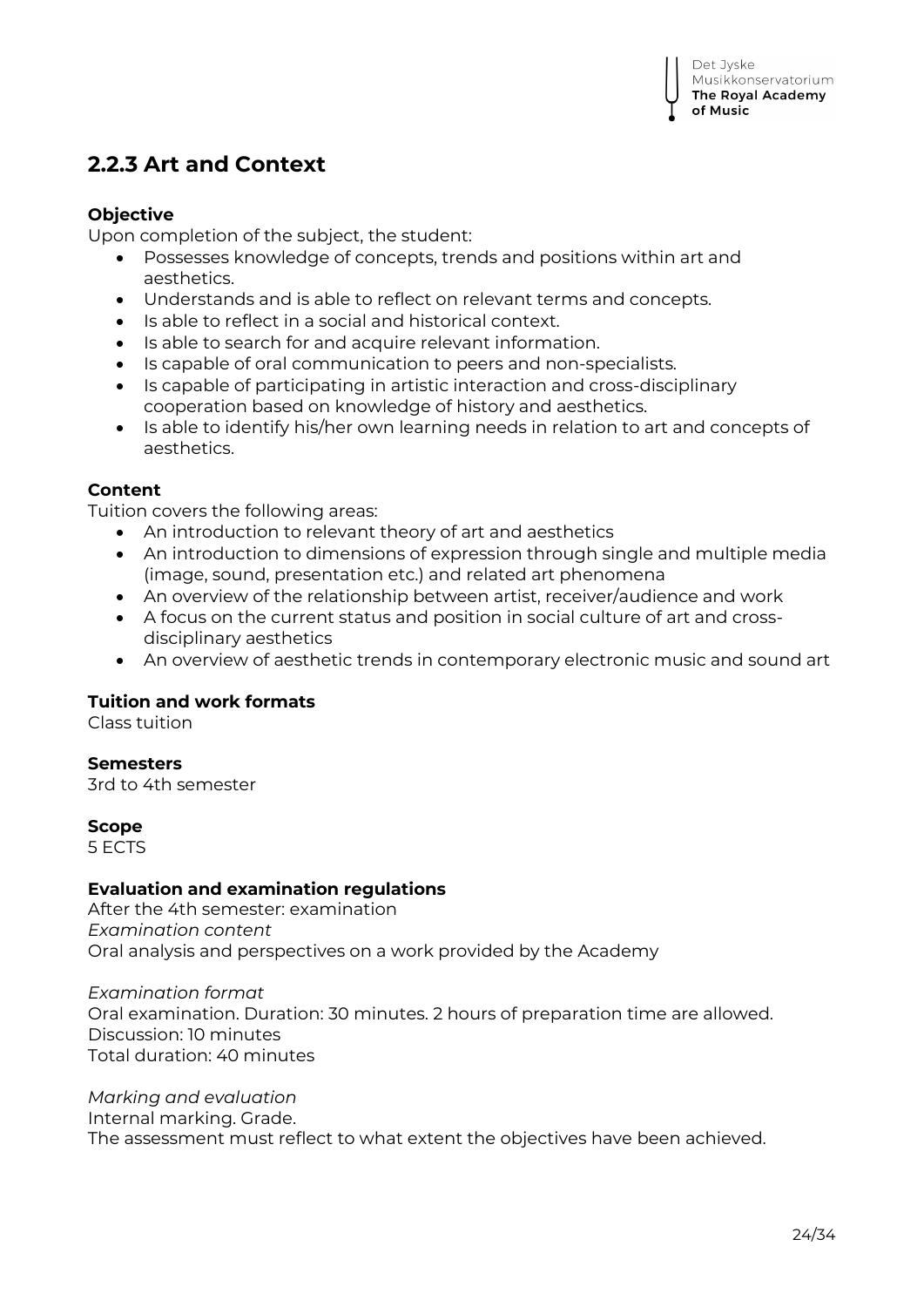## **2.3 Pedagogics**

#### **2.3.1 Communication and Pedagogics**

#### **Objective**

Upon completion of the subject, the student:

- Possesses elementary knowledge of relevant pedagogical concepts and methods.
- Is conversant with ethics and responsibilities in relation to the teaching/communication role.
- Possesses elementary tuition skills in electronic sound and music.
- Is able to organise progressive pedagogical courses.
- Is able to communicate verbally and artistically with pupils and other nonspecialists.
- Is able to acknowledge and handle pedagogical challenges in a creative, investigative and analytical manner.
- Can participate independently in and oversee cooperation with pupils, other non-specialists and peers.
- Is able to identify his/her own learning needs and potential for artistic development in the field of pedagogics, and to prioritise and structure his/her time and work efforts in relation to the organisation of teaching courses.

#### **Content**

Development of student ability to communicate and teach electronic sound and music at different age and skill levels

Tuition covers various subject areas within electronic sound and music production: Planning and execution of teaching practice based on relevant pedagogical progressions where pupils in classes or individually compose and work on electronic music.

Tuition makes use of practical exercises, theoretical presentations and discussions drawing on relevant literature.

Subject tuition is planned in cooperation with the Theoretical Pedagogy subject. The subject is connected to the training courses.

#### **Tuition and work formats**

Class tuition

#### **Semesters**

3rd to 5th semester

#### **Scope**

12 ECTS

#### **Evaluation and examination regulations**

Subject examination is part of the Group Training and Training exam.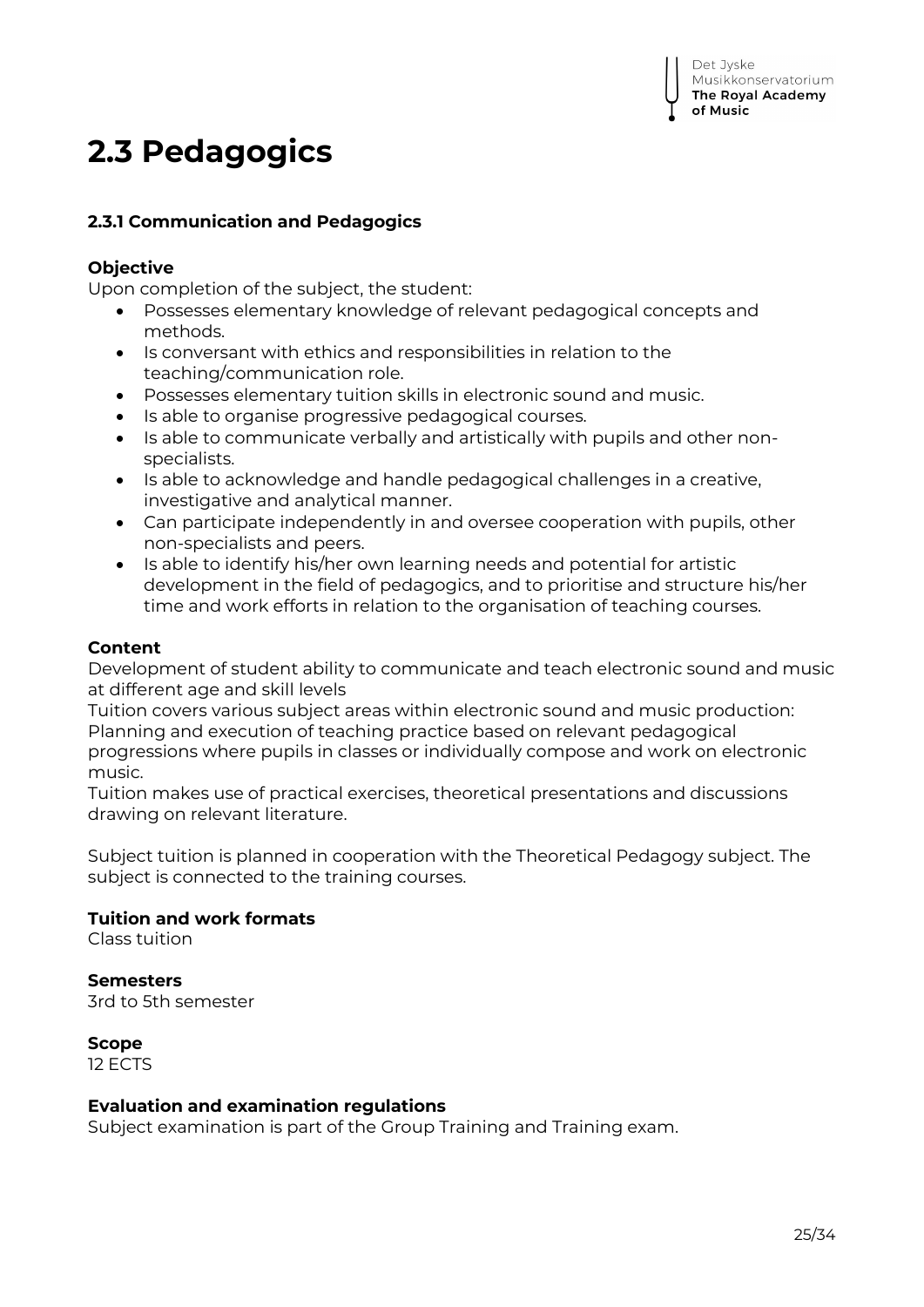### **2.3.2 Theoretical Pedagogy**

#### **Objective**

Upon completion of the subject, the student:

- Possesses an elementary knowledge of relevant pedagogical, didactic and psychological theories, concepts and methods.
- Is conversant with ethics and responsibilities in relation to the teaching/communication role.
- Is able to reflect on practice and choice of methods in relation to various teaching and communication situations.
- Has acquired relevant communication tools.
- Is able to acknowledge and handle pedagogical challenges in a creative, investigative and analytical manner.
- Is able to identify his/her own learning needs and potential for artistic development in the field of pedagogics.
- Is able to prioritise and structure his/her time and work efforts in relation to the organisation of teaching courses.

#### **Content**

Study and discussion of selected education theories and the views of man, society, and learning they embody

Discussion of pedagogical approaches and traditions within music

Study and discussion of various teacher and pupil roles

Study and discussion of theories of education and learning

Study and discussion of communication, organisation and leadership styles. Study of the theoretical prerequisites for being able to plan, execute and evaluate music teaching, including definition of goals, implementation and retention, course organisation, lesson preparation, self-evaluation and peer evaluation (supervision).

Subject tuition is planned in cooperation with the Communication and Pedagogics subject. Part of tuition is based on cases and problems from the concurrent training courses.

#### **Tuition and work formats**

Class tuition

#### **Semesters**

3rd to 5th semester

### **Scope**

9 ECTS

#### **Evaluation and examination regulations**

Certificate with the evaluation Approved/Not approved. This certifies that the objectives have been achieved at a level at least corresponding to a Pass, and that current attendance rules have been followed.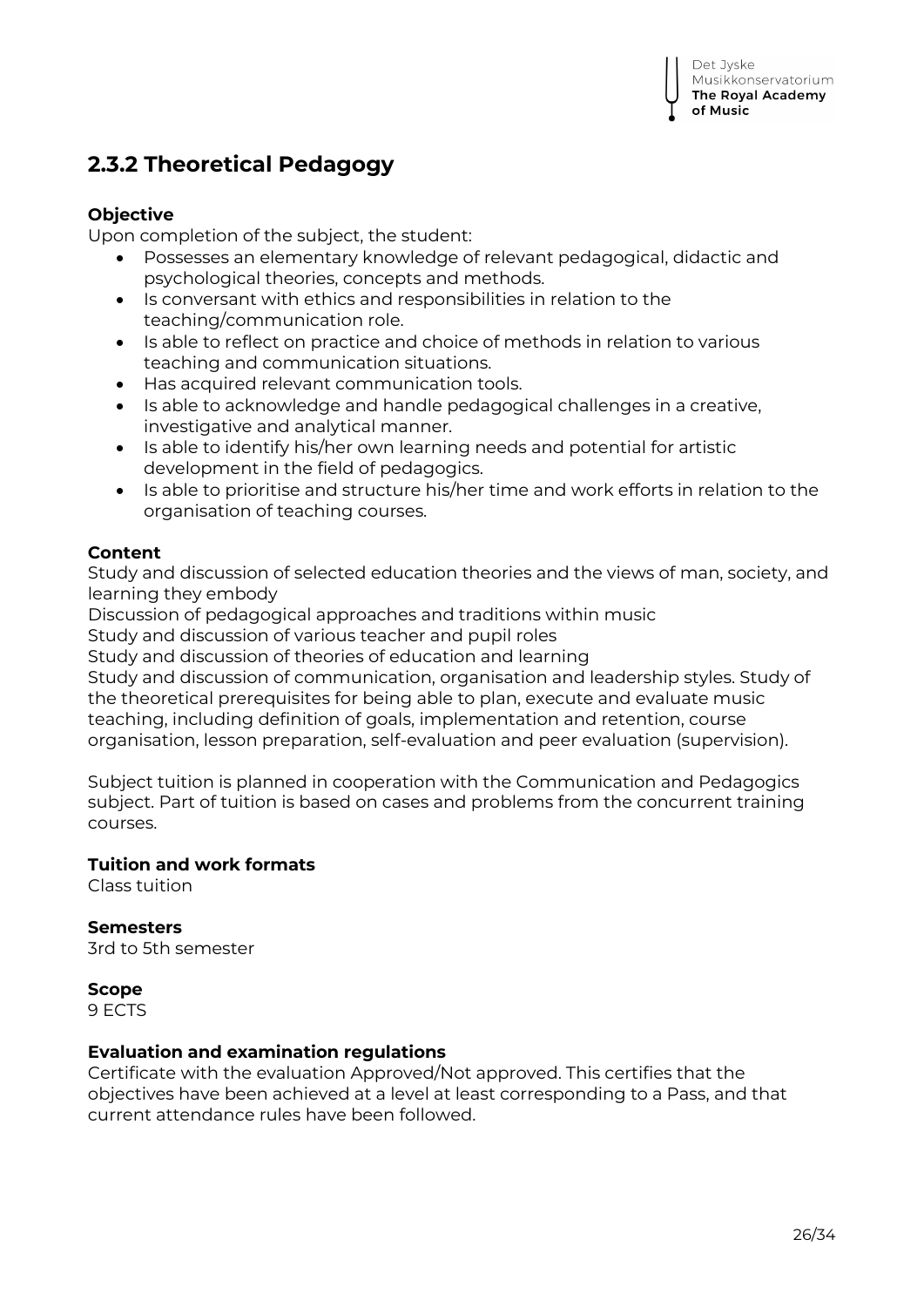## **2.3.3 Group Training**

#### **Objective**

Upon completion of tuition training, the student:

- **IS conversant with ethics and responsibilities in relation to the** teaching/communication role.
- Is able to reflect on practice and choice of methods in relation to tuition training.
- Possesses elementary tuition skills.
- Is able to organise progressive pedagogical courses.
- Is able to communicate verbally and musically with pupils and other nonspecialists.
- Is able to acknowledge and handle pedagogical challenges in a creative, investigative and analytical manner.
- Is able to identify his/her own learning needs and potential for artistic development in the field of pedagogics, and to prioritise and structure his/her time and work efforts in relation to the organisation of teaching courses.

#### **Content**

Training takes place at a folk high school (a type of voluntary, non-formal boarding school for adults offering semester-long programmes on various subjects) or similar institution with the students lodging at the institution.

Over a 2 week period, the student teaches electronic sound and music.

Together with the Communication and Pedagogics teacher, the students organise the folk high school training course, report writing (pedagogical report) and evaluation. Training is prepared and evaluated in Communication and Pedagogics and Theoretical Pedagogy classes.

Pedagogical report

The report must contain the following:

- Objective
- Class and pupil descriptions
- A description of one or more selected lessons
- A reflection on tuition benefits for the pupils and students
- Individual comments with reflections on tuition benefits for each student as well as an evaluation of the course
- A list of materials covered
- Examples of teaching materials
- Documentation of pupil works created during the course may be included.

Scope of the written report: 5 to 8 pages

#### **Semesters**

4th semester

**Scope** 3 ECTS

#### **Evaluation and examination regulations**

After the 4th semester: certificate with the evaluation Approved/Not approved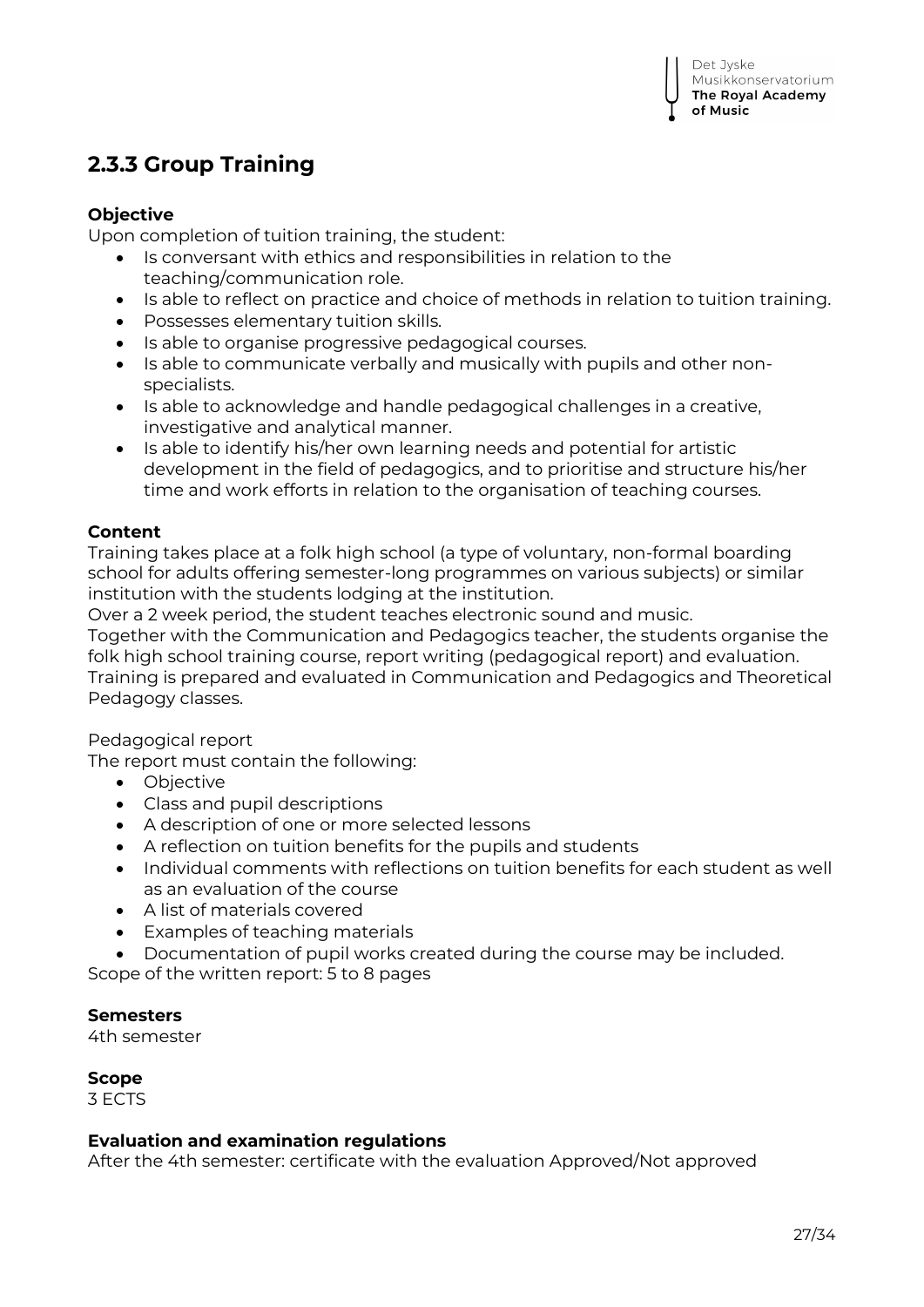

This certifies that the objectives have been achieved at a level at least corresponding to a Pass, and that current attendance rules have been followed.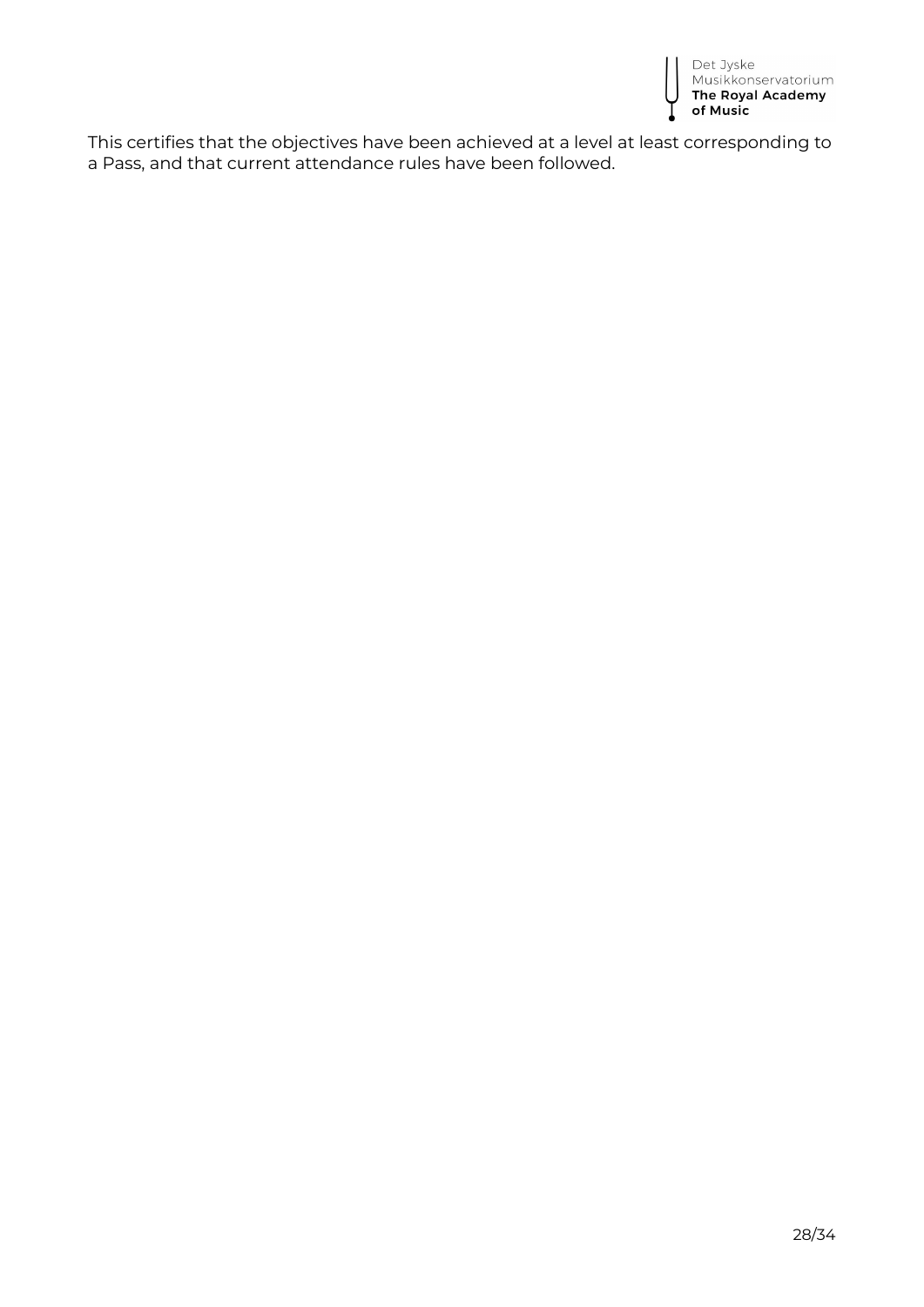## **2.3.4 Training**

#### **Objective**

Upon completion of the training course, the student:

- Is conversant with ethics and responsibilities in relation to the teaching/communication role.
- Is able to reflect on practice and choice of methods in relation to training.
- Possesses elementary tuition skills.
- Is able to organise progressive pedagogical courses.
- Is able to communicate verbally and artistically with pupils and other nonspecialists.
- Is able to acknowledge and handle pedagogical challenges in a creative, investigative and analytical manner.
- Is able to identify his/her own learning needs and potential for artistic development in the field of pedagogics, and to prioritise and structure his/her time and work efforts in relation to the organisation of teaching courses.

#### **Content**

#### 3rd semester: 0 ECTS

The student chooses from the following options:

- A. The student works as a composer and/or artist at a school, folk high school, high school, museum, theatre or similar. In cooperation with external players, the student creates songs to be used during tuition/performances etc. The communicative aspect of the cooperation is emphasised. The student is in charge of acquiring training sites in consultation with the Communication and Pedagogics teacher.
- B. The student works with a solo pupil in electronic sound and music. During the training course, teaching methods and pedagogics are covered with a view to preparing a relevant and progressively sorted teaching repertoire for use during the course.

The student is in charge of acquiring a training pupil in consultation with the Communication and Pedagogics teacher.

Training is put into perspective during Communication and Pedagogics tuition.

#### 5th semester: 6 ECTS

The student executes an electronic sound and music examination training course with a solo pupil or a class for a minimum of 10 lessons lasting at least 45 minutes each. During the training course, teaching methods and pedagogics are covered with a view to preparing a relevant and progressively sorted teaching repertoire for use during the course.

The student is in charge of acquiring one or more training pupils in consultation with the Communication and Pedagogics teacher.

Training is put into perspective during Communication and Pedagogics tuition.

#### **Tuition and work formats**

Tuition takes the form of individual guidance.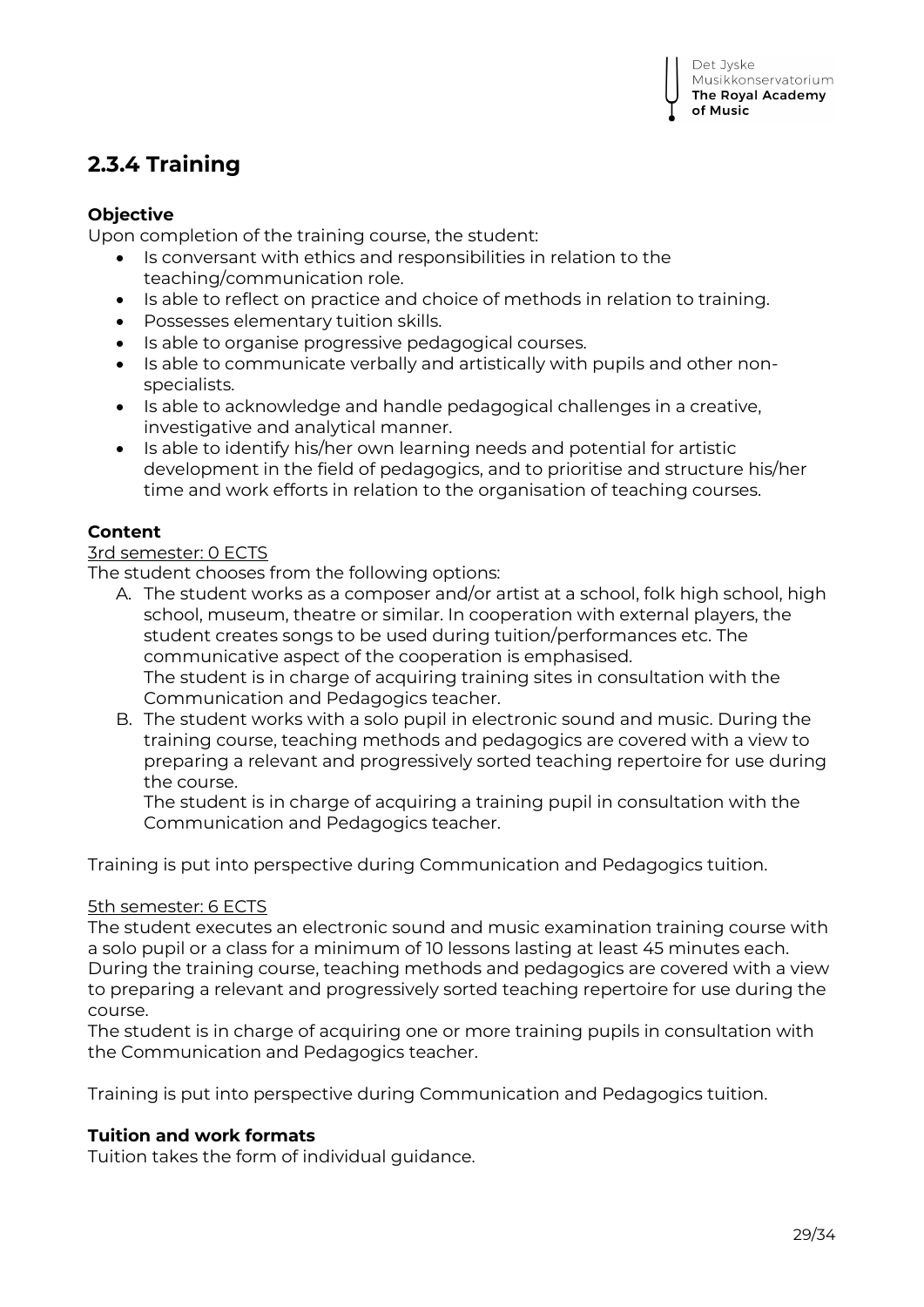

#### **Semesters**

3rd and 5th semester

#### **Scope**

6 ECTS total

#### **Evaluation and examination regulations**

After the 5th semester: examination *Examination content*

- Tuition demonstration in a 45 minute class
- Interview. After the tuition demonstration, the student comments on the training course and the lesson and answers questions from the examiners.
- Written report. The report (5 to 8 pages excluding annexes) must include the following:
	- o An introduction including general views of the subject based on personal experience
	- o A description of the training course
	- o Pupil descriptions
	- o A description of the objective
	- o A description of one or more selected lessons
	- o An evaluation of the course
	- o Annexes: a list of materials taught and material examples

The report is to be handed in by the date announced by the studies office but no later than 14 days before the examination.

#### *Examination format*

Practical test and written report. Duration of the practical test including interview: 60 minutes

Discussion: 10 minutes Total duration: 70 minutes

*Marking and evaluation*

Internal marking. One overall grade. The assessment must reflect to what extent the course objectives have been achieved.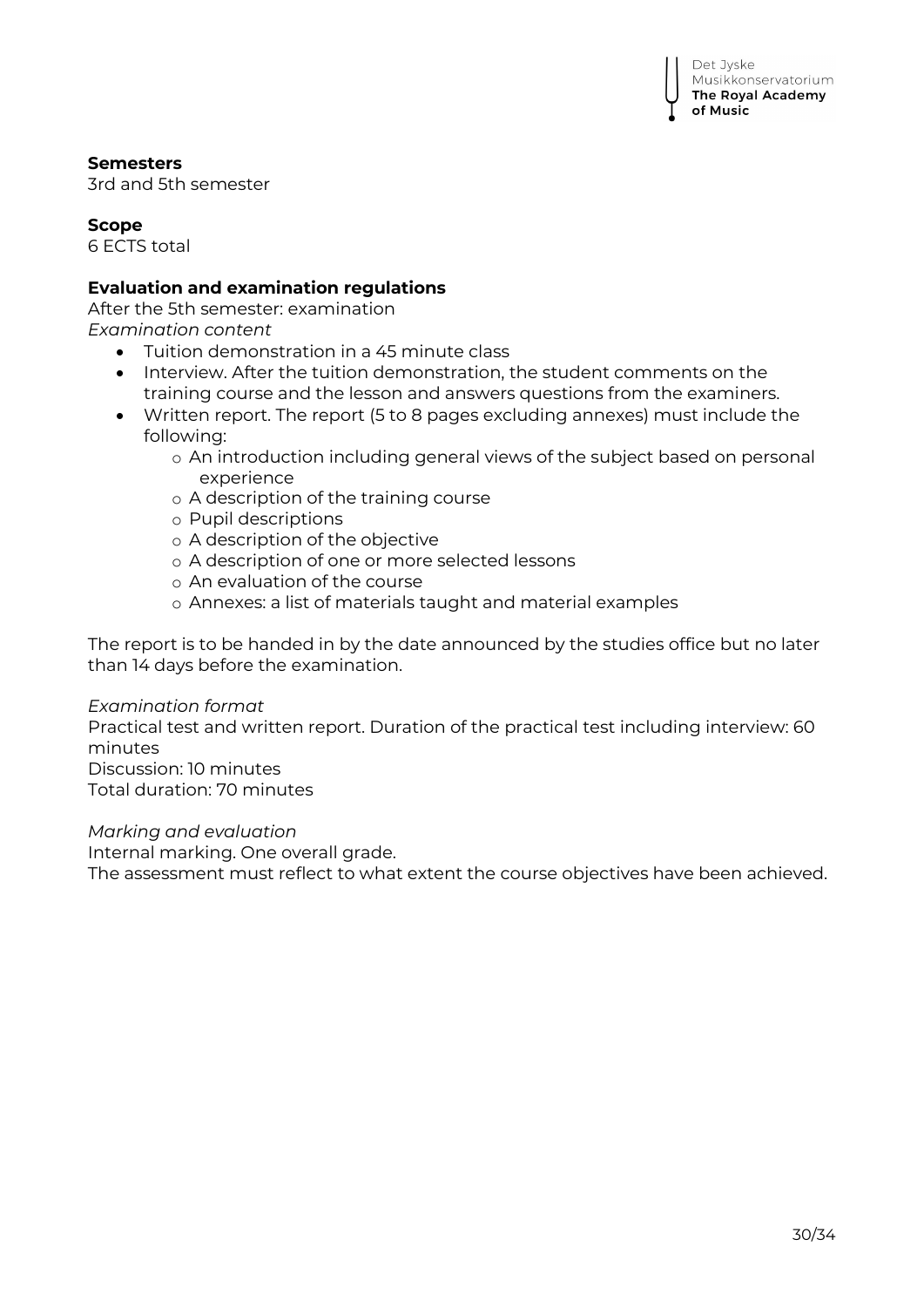## **2.4 Entrepreneurial Studies**

#### **Objective**

Upon completion of the subject, the student:

- Possesses elementary knowledge of the music industry and culture in a modern, globalised world.
- Understands and is able to reflect on common practices and relations between the music industry and various players in the cultural sphere.
- Is able to create programmes and communicate with a view to employment in music.
- Is able to appraise challenges and issues in relation to his/her own career.
- Is able to communicate his/her own artistic and pedagogical choices to peers, audiences, and media players.
- Is able to work in a creative, investigative, and analytical manner in relation to the music industry and culture in a globalised world.
- Is able to act with integrity in various professional contexts and participate in relevant cross-disciplinary cooperation.

#### **Content**

Tuition on the individual semesters covers various subjects including:

#### 2nd semester: **Personal management**

- Competence assessment
- Self-management
- Learning portfolio
- Study technique
- CV
- Forms of interview

#### 3rd semester: **Environment and communication**

- Networking
- Internal communication, e.g. dialogic communication
- External communication, e.g. press releases, social media, and elevator speeches
- -Planning and executing training courses
- An introduction to international activities

#### 4th semester: **Project management and cooperation**

- Development of ideas
- Project management
- Process facilitation
- Fund raising
- Planning and executing a joint class project
- Target audiences and booking

#### 5th semester: **Project**

- Project management
- Career planning
- Communication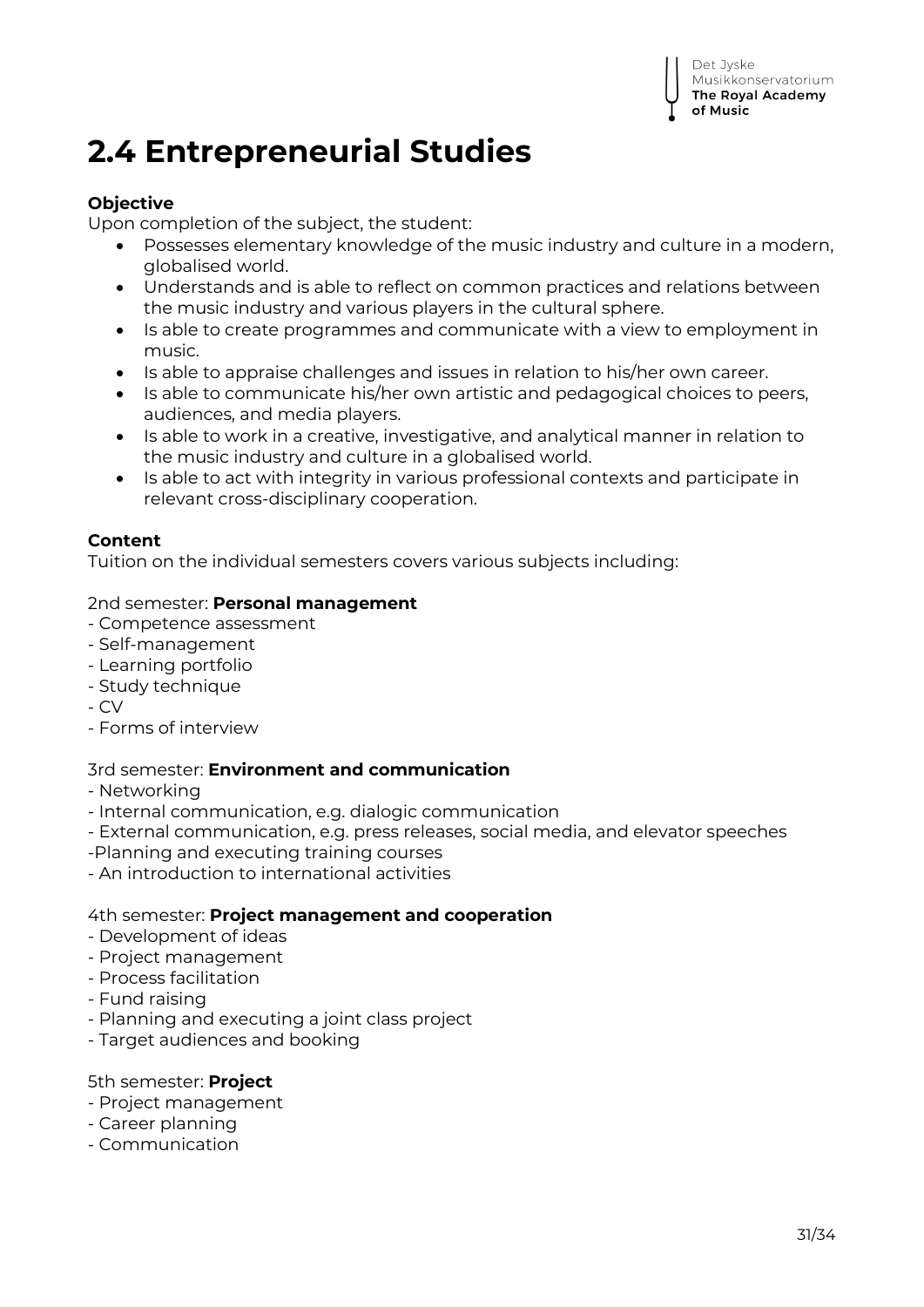

- Planning and executing the examination project

#### **Mandatory assignments**

To pass each semester, the student must hand in an online learning portfolio containing the work/assignments completed over the course of the semester. At the start of the tuition course, the teacher announces which online platform is to be used.

The semester can only be passed if the assignments have been handed in and approved by the teacher. All assignments must relate theory and/or method to practice.

At least one of the projects over the course of the BMus degree course must be of an international or intercultural kind.

2nd semester: CV creation Reflection assignment on personal management 3rd semester: Training course Training report (in which the student reflects on the importance of networking)

4th semester: Joint project Assignment on project management 5th semester: Completed project with subsequent examination assignment

Scope of written assignments on the 2nd to 4th semester: 2 to 4 pages.

#### **Scope**

12 ECTS

#### **Tuition and work formats**

Class tuition and seminars.

#### **Semesters**

2nd to 5th semester

#### **Evaluation and examination regulations**

*Examination Content*

Scope of the examination assignment: 5-7 pages or corresponding video material/accessible portfolio content.

The examination assignment is handed in using an online learning portfolio. As a minimum, the examination assignment must cover 2-3 themes from the core areas of the subject with relevant literature (theory and/or method).

During the oral examination, the student relates theory to his/her own practice and uses this as a starting point for a reflection on his/her professional and personal development.

#### *Examination format*

Oral examination based on the examination assignment. Duration: 30 minutes including evaluation.

#### *Marking and evaluation:*

Internal marking. Grade.

The assessment must reflect to what extent the objectives of the course have been achieved.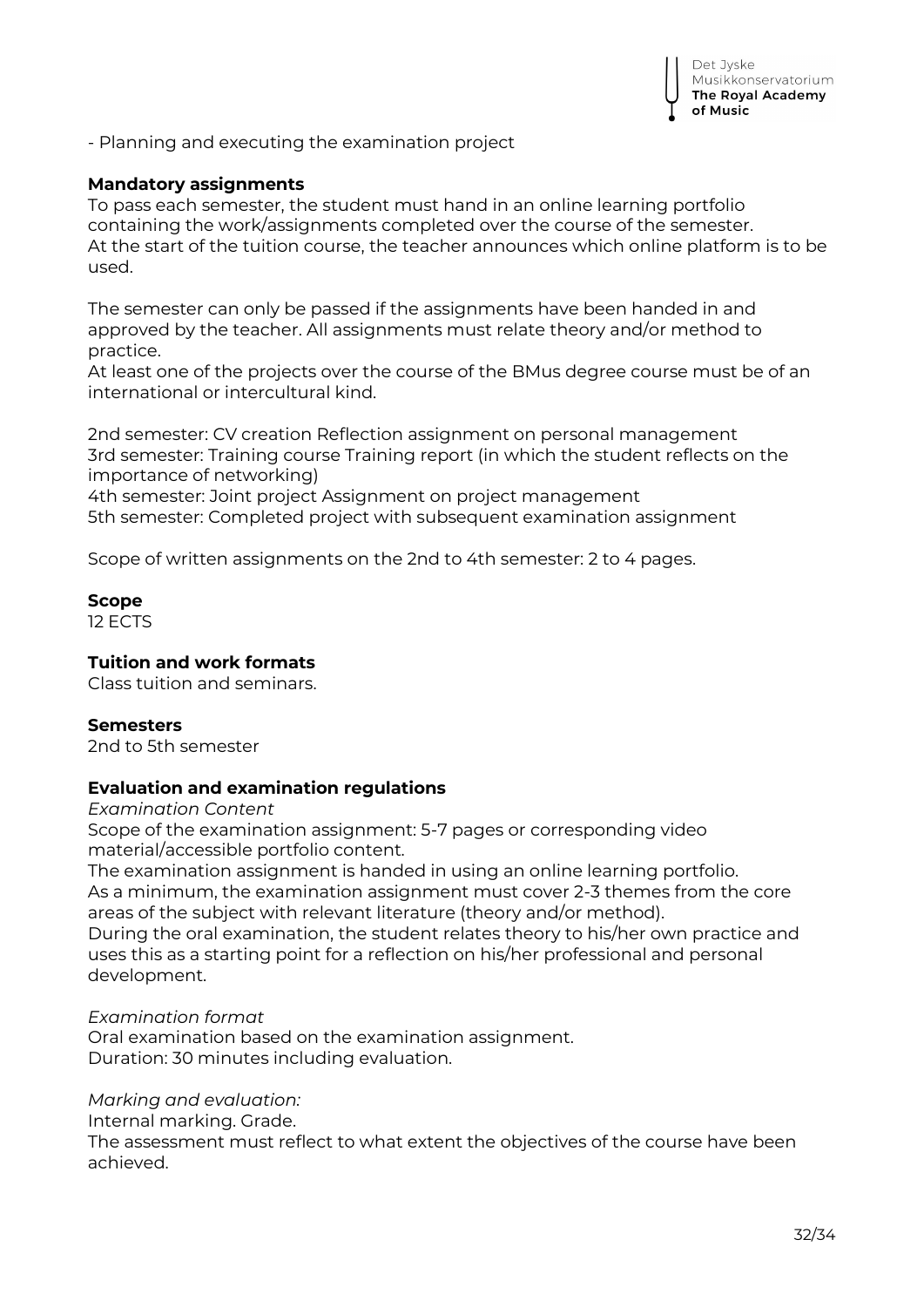

## **2.5 Bachelor Project**

#### **Objective**

Upon completion of the bachelor project, the student

- Possesses elementary knowledge of practice, methods and theory within the chosen project area.
- Is able to reflect on his/her practice and choice of methods in relation to the project.
- Is able to use relevant methods, tools and forms of expression in a creative, performative and/or pedagogical context.
- Is able to identify and acquire project-relevant knowledge and use relevant project-related solution models.
- Is able to communicate project idea and results orally and in writing.
- Is able to work on a project basis in a creative, investigative and analytical manner.
- Is able to find relevant cooperation partners and act professionally in vocational and/or cross-disciplinary cooperation.
- Is able to set up and adhere to a realistic schedule.

#### **Content**

The bachelor project takes one main area as its starting point but may draw on other, cross-disciplinary approaches.

The student chooses and defines his/her own project. The project must include at least one of the following elements:

a) A creative, performative and/or pedagogical element

- b) Communication of the above
- c) A written reflection. Scope: max. 20 pages excluding annexes

Item a) may be in the form of a composition, concert, performance, installation, CD recording or tuition course.

Item b) may be in the form of a lecture at the final exam which further puts into perspective the materials covered in items a) and c), or it may be a website/portfolio created unassisted.

The written part of the project including the project description is handed in at the studies office by 1 May. At the same time a plan for the exam execution, including evaluation of the weighting of the two other main elements a) and b), must be included. The plan is decided upon in collaboration with the project supervisor.

#### **Semesters**

5th and 6th semester

#### **Scope**

15 ECTS